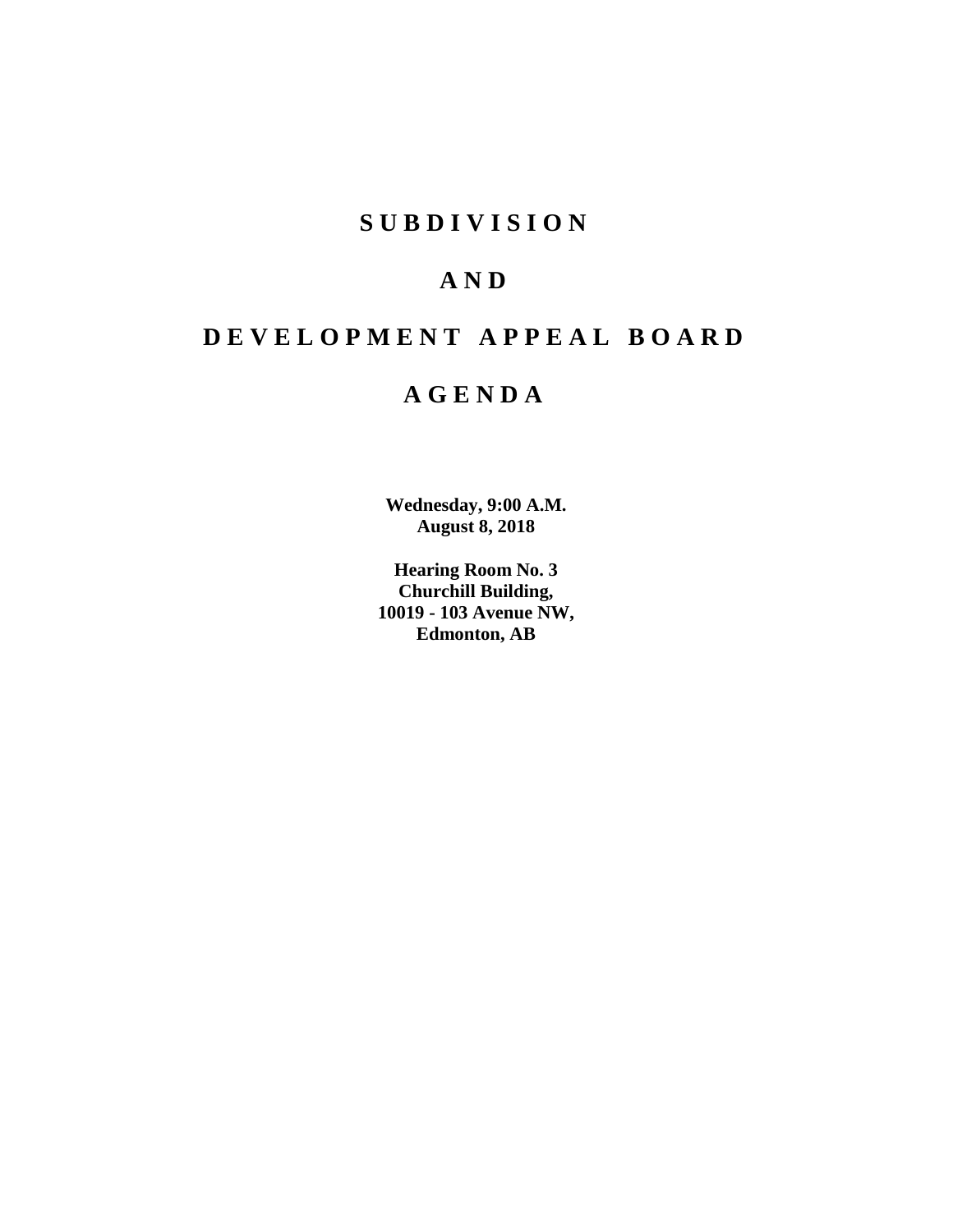# **SUBDIVISION AND DEVELOPMENT APPEAL BOARD HEARING ROOM NO. 3**

| I   | 9:00 A.M.           | SDAB-D-18-117 |                                                                                                                                                                                                                                                                                                                                                                                                                                                                                             |
|-----|---------------------|---------------|---------------------------------------------------------------------------------------------------------------------------------------------------------------------------------------------------------------------------------------------------------------------------------------------------------------------------------------------------------------------------------------------------------------------------------------------------------------------------------------------|
|     |                     |               | Construct a Limited Group Home (6 residents)                                                                                                                                                                                                                                                                                                                                                                                                                                                |
|     |                     |               | 10335 - 162 Street NW                                                                                                                                                                                                                                                                                                                                                                                                                                                                       |
|     |                     |               | Project No.: 281752371-001                                                                                                                                                                                                                                                                                                                                                                                                                                                                  |
|     |                     |               |                                                                                                                                                                                                                                                                                                                                                                                                                                                                                             |
|     | <b>TO BE RAISED</b> |               |                                                                                                                                                                                                                                                                                                                                                                                                                                                                                             |
| П   | 10:30 A.M.          | SDAB-D-18-078 |                                                                                                                                                                                                                                                                                                                                                                                                                                                                                             |
|     |                     |               | Change the Use from a Single Detached House<br>to a Lodging House (7 Sleeping Units)                                                                                                                                                                                                                                                                                                                                                                                                        |
|     |                     |               | 11003 - 85 Avenue NW<br>Project No.: 274185671-001                                                                                                                                                                                                                                                                                                                                                                                                                                          |
|     |                     |               |                                                                                                                                                                                                                                                                                                                                                                                                                                                                                             |
| III | 1:30 P.M.           | SDAB-D-18-118 |                                                                                                                                                                                                                                                                                                                                                                                                                                                                                             |
|     |                     |               | Construct a side, rear and front uncovered deck<br>(rear deck is irregular shape, 9.5 metres by 6.7)<br>metres, attached front and side deck is irregular<br>shape, 18.5 metres long) with a maximum<br>Height of 1.2 metres above the ground, with<br>Privacy Screening (1.82 metres tall above the<br>deck floor), pergola (Pergola is irregular shape,<br>5.9 metres by 3.1 metres) and overheight gate in<br>the west side yard, and to install a Hot Tub,<br>existing without permits. |
|     |                     |               | 976 – Hollingsworth Bend NW<br>Project No.: 142981618-005                                                                                                                                                                                                                                                                                                                                                                                                                                   |
|     | <b>NOTE:</b>        |               | Unless otherwise stated, all references to "section numbers" refer to<br>the authority under the Edmonton Zoning Bylaw 12800.                                                                                                                                                                                                                                                                                                                                                               |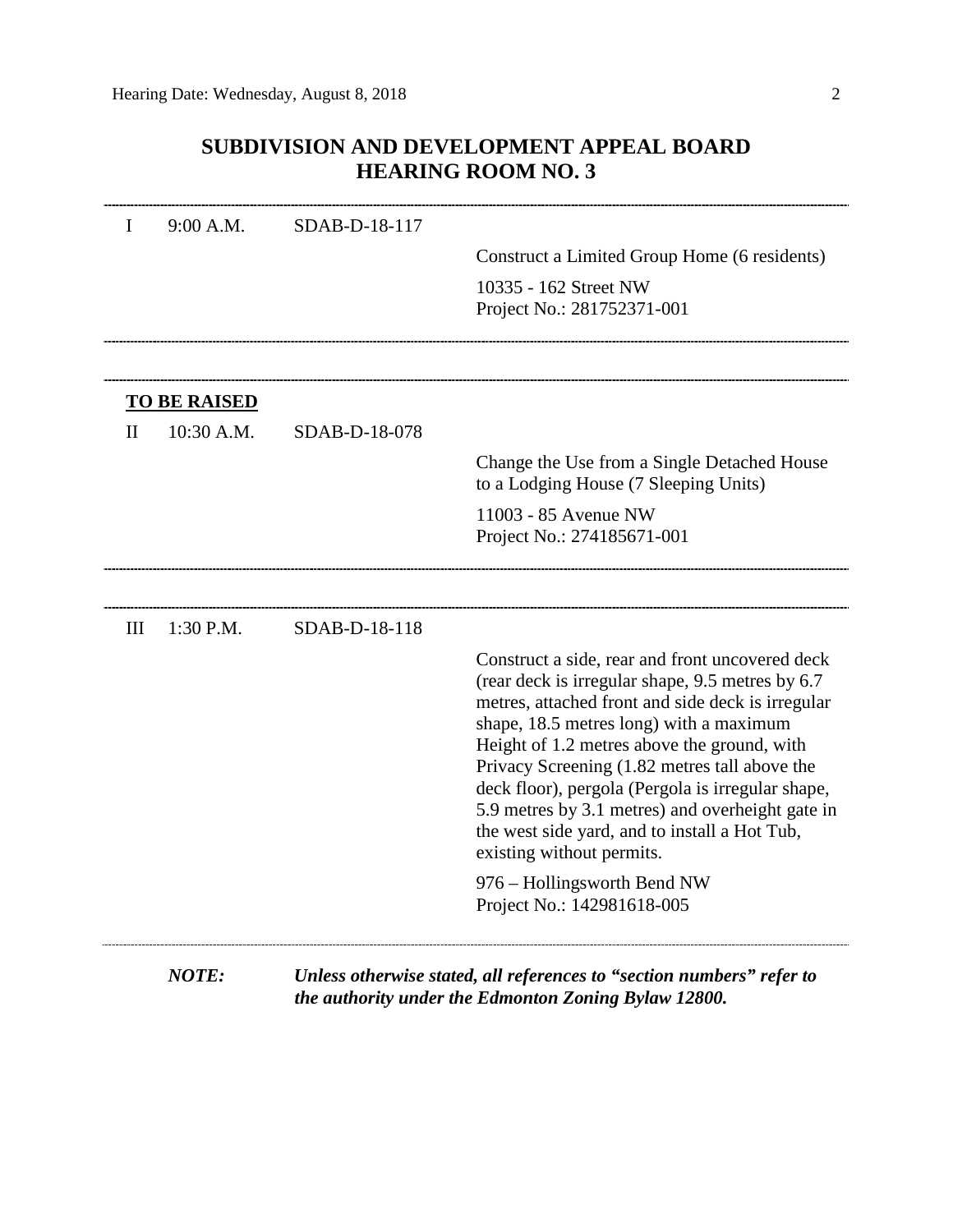| ITEM I: 9:00 A.M. |                                                        | FILE: SDAB-D-18-117                             |
|-------------------|--------------------------------------------------------|-------------------------------------------------|
|                   | AN APPEAL FROM THE DECISION OF THE DEVELOPMENT OFFICER |                                                 |
|                   | <b>APPELLANT:</b>                                      |                                                 |
|                   | <b>APPLICATION NO.:</b>                                | 281752371-001                                   |
|                   | <b>APPLICATION TO:</b>                                 | Construct a Limited Group Home (6<br>residents) |
|                   | <b>DECISION OF THE</b><br>DEVELOPMENT AUTHORITY:       | Refused                                         |
|                   | <b>DECISION DATE:</b>                                  | July 5, 2018                                    |
|                   | <b>DATE OF APPEAL:</b>                                 | July 11, 2018                                   |
|                   | <b>MUNICIPAL DESCRIPTION</b><br>OF SUBJECT PROPERTY:   | 10335 - 162 Street NW                           |
|                   | <b>LEGAL DESCRIPTION:</b>                              | Plan 3067HW Blk 20 Lot 8                        |
|                   | ZONE:                                                  | RF4 Semi-Detached Residential Zone              |
|                   | <b>OVERLAY:</b>                                        | Mature Neighbourhood Overlay                    |
|                   | <b>STATUTORY PLAN:</b>                                 | Jasper Place Area Redevelopment Plan            |
|                   |                                                        |                                                 |

# *Grounds for Appeal*

The Appellant provided the following reasons for appealing the decision of the Development Authority:

We are Solicitors for People Support Services Inc., the Permit applicant. Our client is appealing the refusal of the above-noted permit application for the following reasons:

1. The proposed development is a permitted use.

2. The information contained in the landscaping plan submitted with the development permit application contains sufficient information to show that the landscaping provisions of the Edmonton Zoning Bylaw will be met.

3. The required variances do not unduly interfere with the amenities of the neighbourhood or materially interfere with or affect the use, enjoyment, or value of neighbouring parcels of land.

4. Such further and other reasons as may be presented at the hearing of this appeal.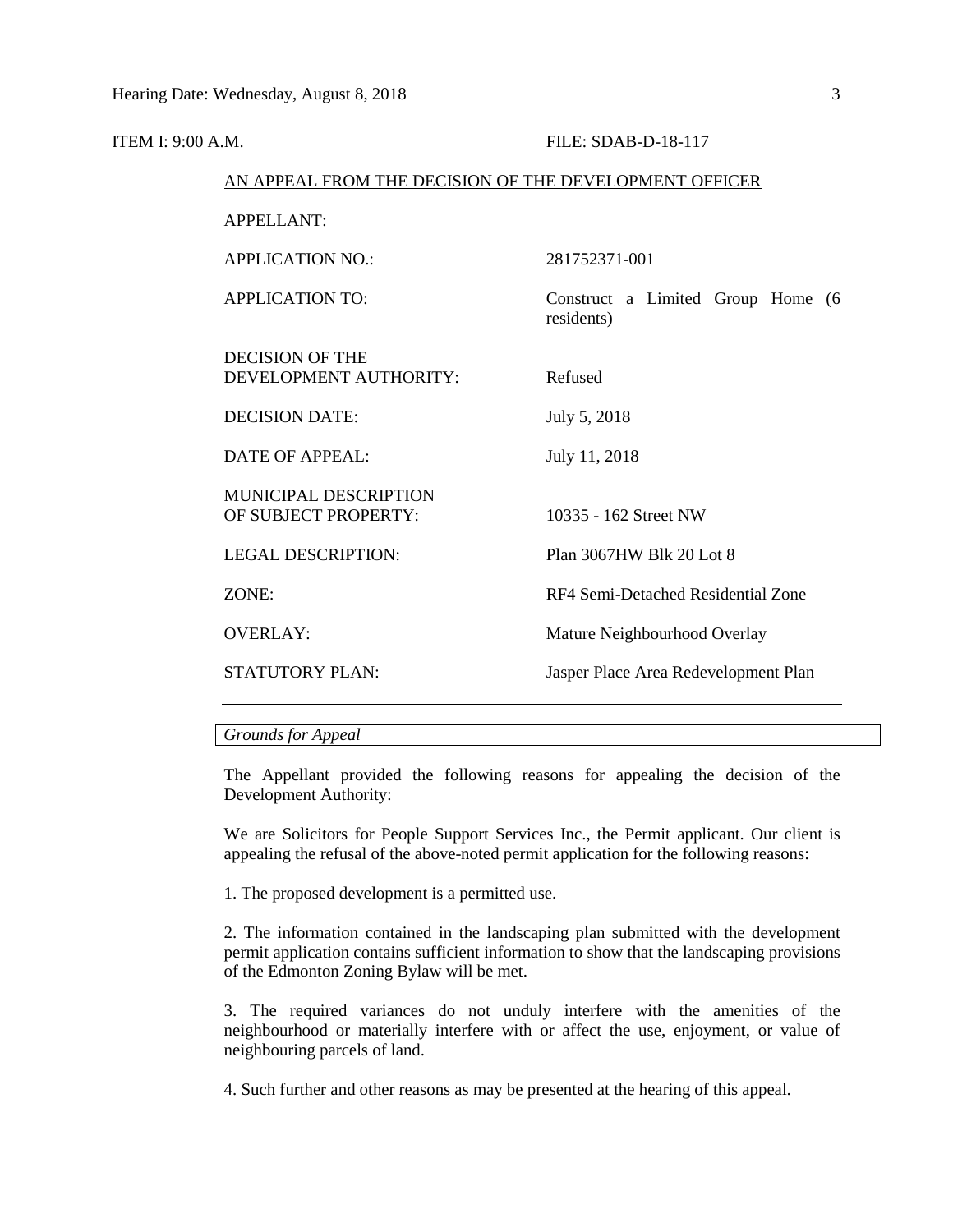# *General Matters*

### **Appeal Information:**

The *Municipal Government Act*, RSA 2000, c M-26 states the following:

#### **Grounds for Appeal**

**685(1)** If a development authority

- (a) fails or refuses to issue a development permit to a person,
- (b) issues a development permit subject to conditions, or
- (c) issues an order under section 645,

the person applying for the permit or affected by the order under section 645 may appeal to the subdivision and development appeal board.

#### **Appeals**

**686(1)** A development appeal to a subdivision and development appeal board is commenced by filing a notice of the appeal, containing reasons, with the board,

- (a) in the case of an appeal made by a person referred to in section 685(1)
	- (i) with respect to an application for a development permit,

(A) within 21 days after the date on which the written decision is given under section 642, […]

#### **Hearing and Decision**

**687(3)** In determining an appeal, the subdivision and development appeal board

…

- (a.1) must comply with the land use policies;
- (a.2) subject to section 638, must comply with any applicable statutory plans;
- (a.3) subject to clause (d), must comply with any land use bylaw in effect;

…

(c) may confirm, revoke or vary the order, decision or development permit or any condition attached to any of them or make or substitute an order, decision or permit of its own;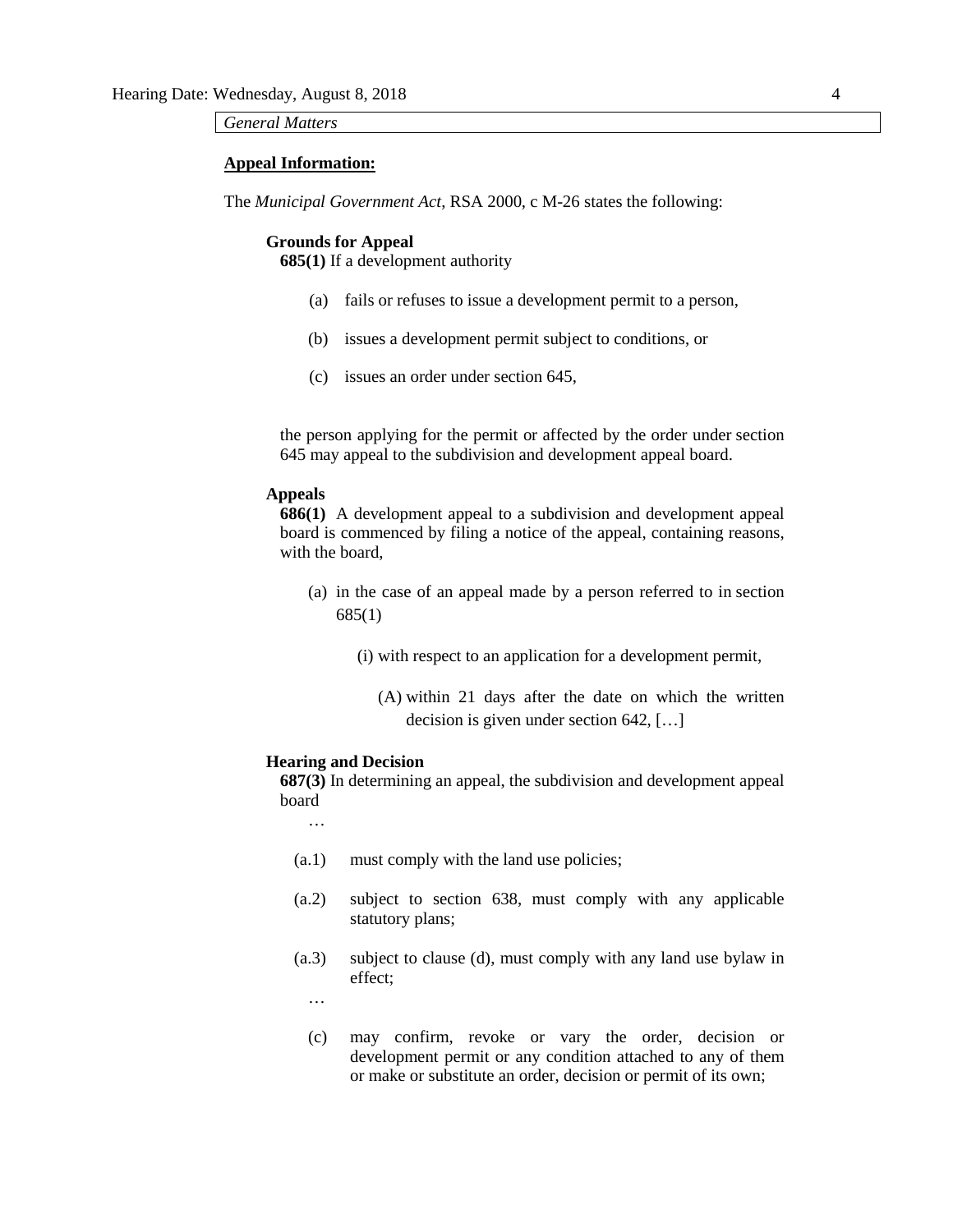# Hearing Date: Wednesday, August 8, 2018 5

- (d) may make an order or decision or issue or confirm the issue of a development permit even though the proposed development does not comply with the land use bylaw if, in its opinion,
	- (i) the proposed development would not
		- (A) unduly interfere with the amenities of the neighbourhood, or
		- (B) materially interfere with or affect the use, enjoyment or value of neighbouring parcels of land,

and

(ii) the proposed development conforms with the use prescribed for that land or building in the land use bylaw.

# **General Provisions from the** *Edmonton Zoning Bylaw:*

# Section 150.2(3) states **a Limited Group Home** is a **Permitted Use** in the **(RF4) Semidetached Residential Zone.**

Under Section 7.3(4), **Limited Group Home** means a building used for Congregate Living with not more than six residents, excluding staff, who have moderate and nonsevere physical, cognitive or behavioral health issues and who require on-site professional care and supervision to perform daily living tasks, improve wellness, achieve stable and harmonious tenancy, or to exit safely in the event of an emergency.

A Limited Group Home is a home which:

- a) provides continuous (24 hours, seven days a week) on-site professional care and supervision by staff licensed or certified to provide such care;
- b) can reasonably expect two or fewer visits by emergency services per month; and
- c) is located in a purpose-built freestanding structure or Single Detached Housing converted for that purpose.

This Use does not include Extended Medical Treatment Services, Detention and Correction Facilities, Fraternity and Sorority Housing, Group Homes, and Lodging Houses.

Section 96 states that:

2. Threshold Purpose: The purpose of the Fraternity and Sorority Housing, Limited Group Homes, Group Homes, and Lodging Houses Thresholds is to: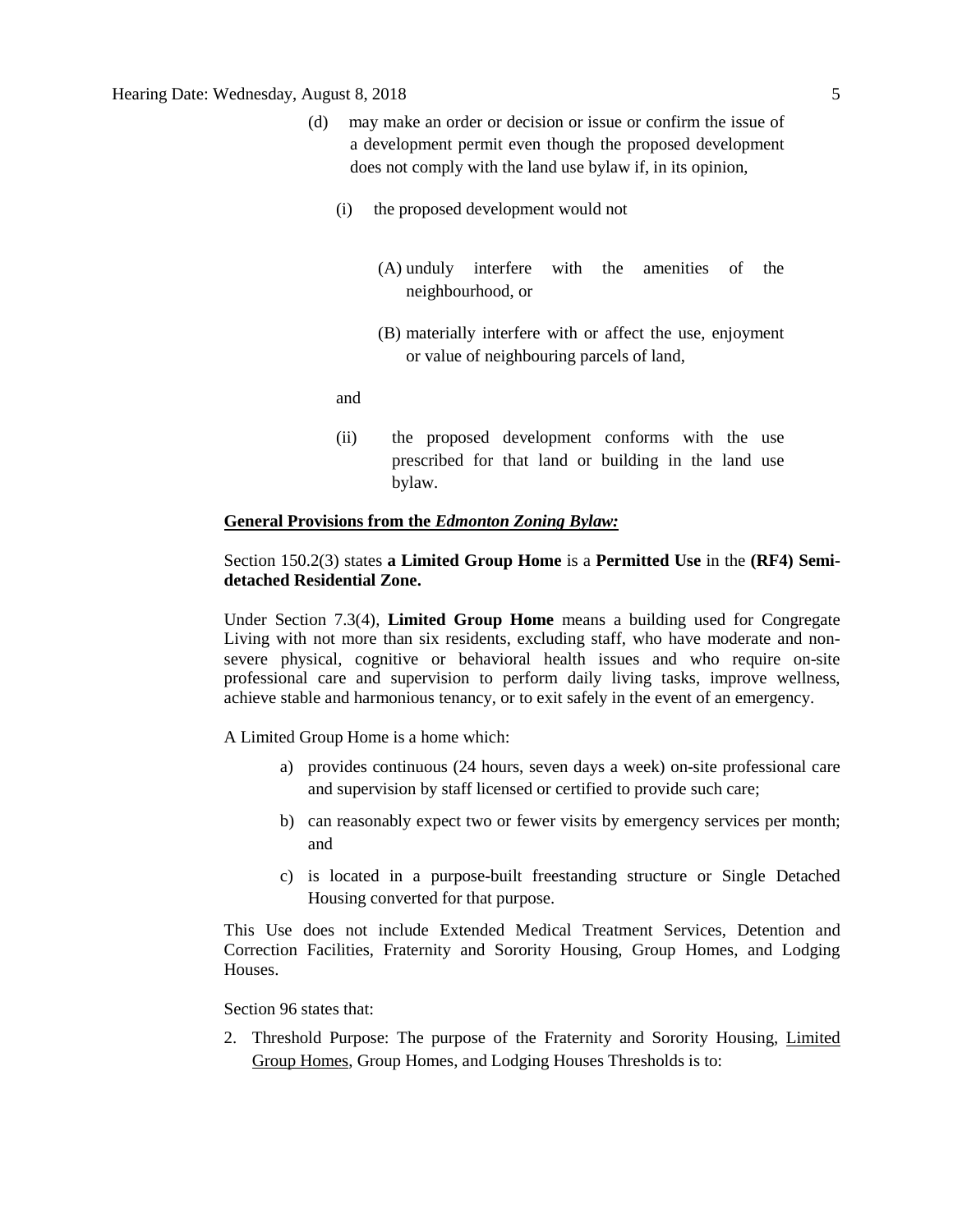- a) ensure that the capacity of any neighbourhood to accommodate Special Residential Facilities is not exceeded;
- b) ensure that Special Residential Facilities are available in all neighbourhoods; and
- c) protect existing Special Residential Facilities from concentration that could impair their proper functioning.
- 3. General Regulations: Special Residential Facilities shall comply with all thresholds contained in this Section in addition to any other regulations in this Bylaw including any relevant Special Land Use Provisions that apply. In all cases, the most restrictive threshold shall apply.
	- a) When determining the threshold for the number of Special Residential Facilities per neighbourhood, a maximum of 3 facilities per 1000 persons shall be allowed in any neighbourhood.
	- b) When determining the threshold for the number of Special Residential Facilities by Use per block.
		- i. a maximum of 2 Special Residential Facilities shall be allowed on a single block in a residential Zone;
		- ii. a maximum block length of [150 me](javascript:void(0);)tres measured from the nearest intersection shall be used to determine this threshold.
	- c) When determining the threshold for the number of residents of Special Residential Facilities per opposing block face;
		- i. accommodation for a maximum of 12 residents shall be allowed on an opposing block face in Special Residential Facilities in any residential Zone where either Group Homes or Lodging Houses are a Discretionary Use;
		- ii. accommodation for a maximum of 30 residents shall be allowed on an opposing block face in Special Residential Facilities in any residential Zone where either Group Homes or Lodging Houses are a Permitted Use; and
		- iii. a maximum block face length of [150 me](javascript:void(0);)tres measured from the nearest intersection shall be used to determine this threshold.
- 4. Density: For the purposes of calculating Density for a Group Home or Lodging House each Sleeping Unit shall be considered a Dwelling when a development contains seven or more Sleeping Units.

Section 79.1 states that, in addition to the regulations in [Section 96](https://webdocs.edmonton.ca/InfraPlan/zoningbylaw/ZoningBylaw/Part1/Special_Land/96._Fraternity_and_Sorority_Housing,_Limited_Group_Homes,_Group_Homes,_and_Lodging_Houses_Thresholds.htm) of this Bylaw (above), **Limited Group Homes** shall comply with the following regulations:

a) the maximum occupancy of a Limited Group Home shall not exceed **6 residents** and it shall be developed only as a purpose-built freestanding structure or Single Detached Housing converted for the purpose;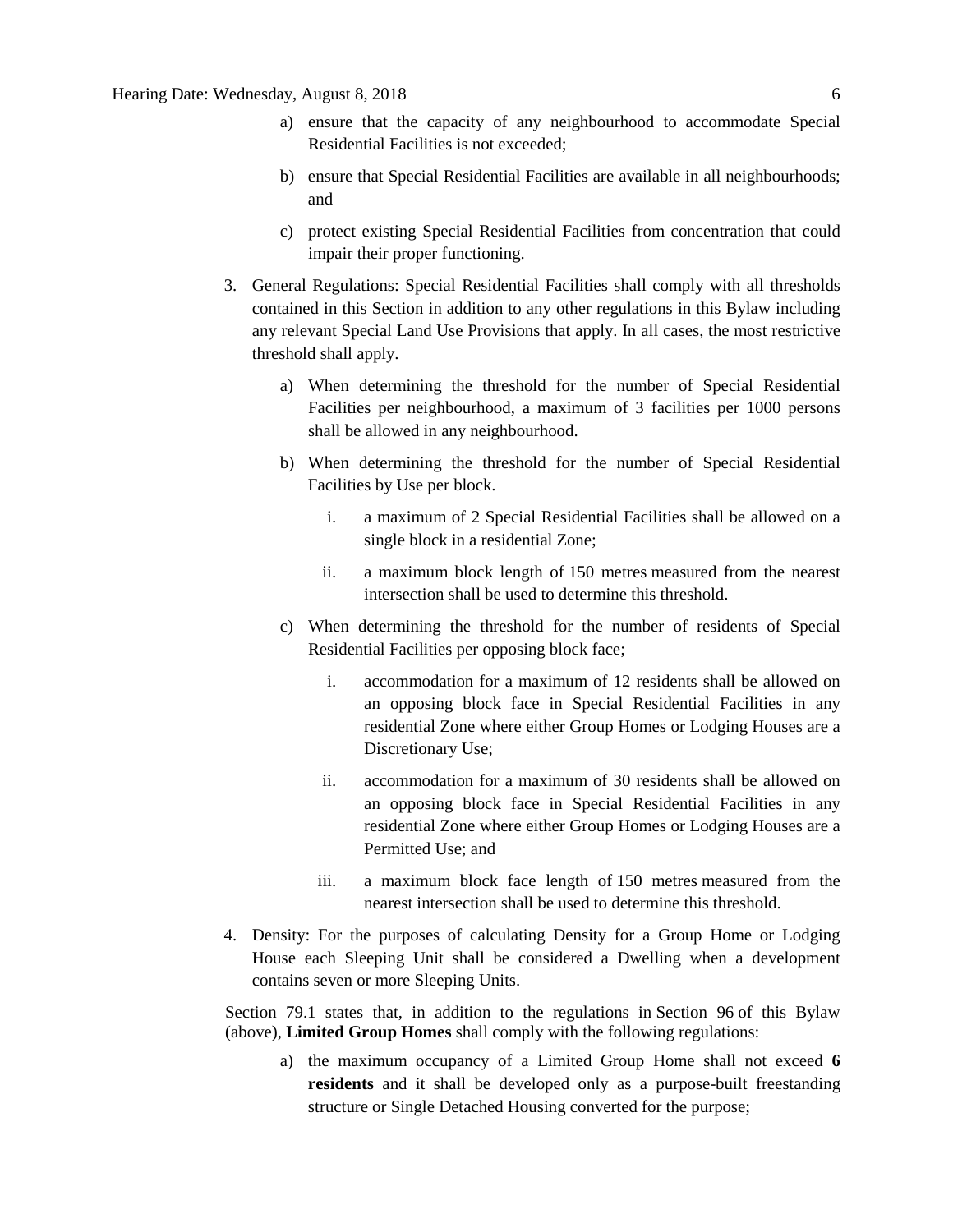Hearing Date: Wednesday, August 8, 2018 7

- b) the Development Officer may restrict the occupancy of a Limited Group Home to less than the maximum of 6 residents having regard for the facilities operational needs and Site context;
- c) no [Major Home Based Business,](javascript:void(0);) [Secondary Suite,](javascript:void(0);) or [Garden Suite](javascript:void(0);) shall be permitted as part of the Limited Group Home development or on the Site of such development; and
- d) Limited Group Home shall be of a size, scale, and outward appearance that is typical of surrounding residential developments.

Section 150.1 states that the **General Purpose** of the **(RF4) Semi-detached Residential Zone** is to provide a zone primarily for Semi-detached Housing and Duplex Housing.

Section 814.1 states that the **General Purpose** of the **Mature Neighbourhood Overlay**  is to regulate residential development in Edmonton's mature residential neighbourhoods, while responding to the context of surrounding development, maintaining the pedestrianoriented design of the streetscape, and to provide an opportunity for consultation by gathering input from affected parties on the impact of a proposed variance to the Overlay regulations.

*Reduced Rear Setback* 

Section 814.3(4) states that the minimum Rear Setback shall be 40% of Site Depth.

Under Section 6.1, **Rear Setback** means the distance that a development or a specified portion of it, must be set back from a Rear Lot Line. A Rear Setback is not a Rear Yard, Amenity Space or Separation Space.



### **Development Officer's Determination**

Reduced Rear Setback - The distance from the Limited Group Home to the rear property line is 11.3 metres (24.7% of site depth) instead of 18.29 metres (40% of site depth).(Section814.3.4)[unedited]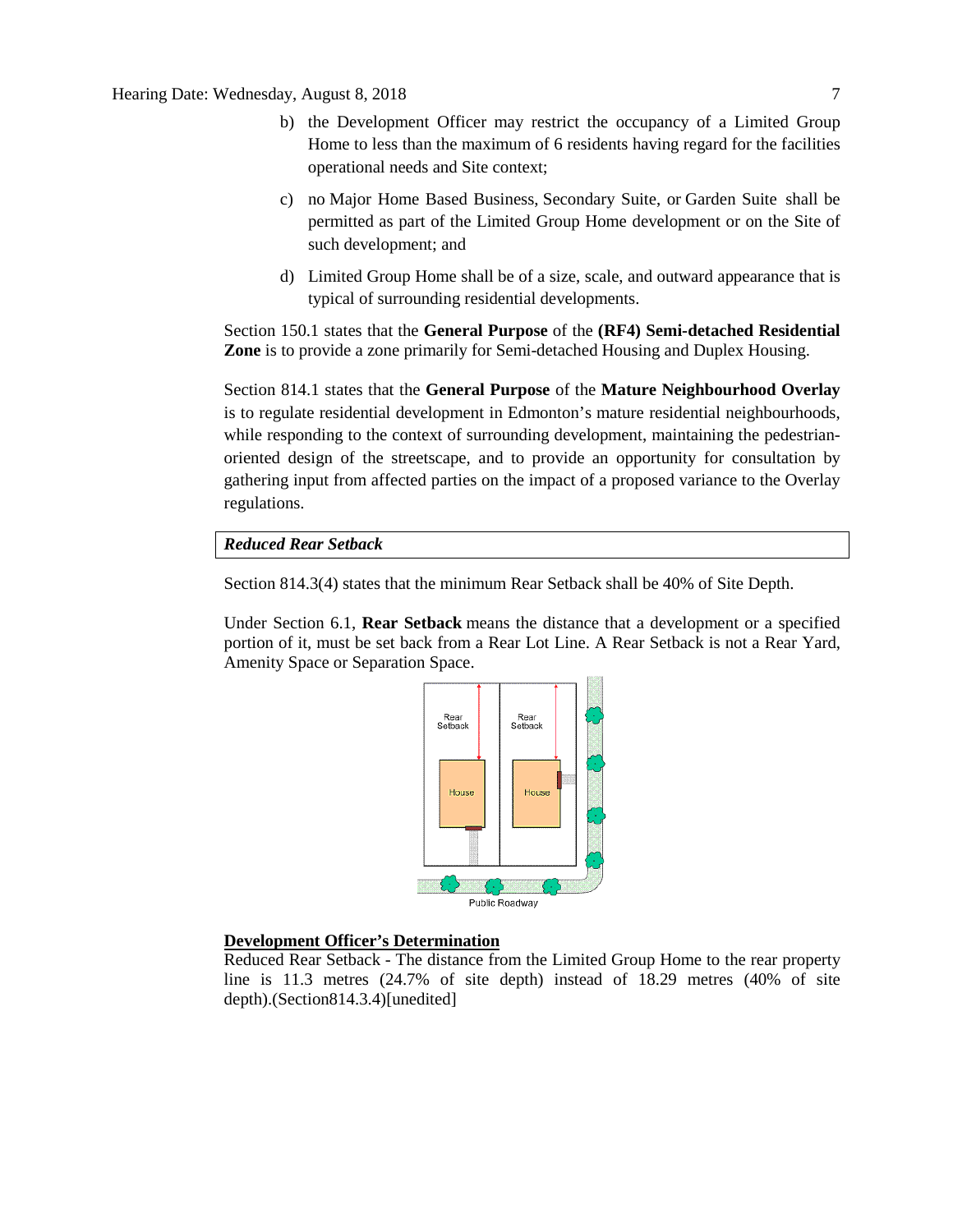#### *Attached Garage*

Section 814.3(19) states that Rear attached Garages shall not be allowed.

Under Section 6.1, **Garage** means an Accessory building, or part of a principal building designed and used primarily for the storage of motor vehicles and includes a carport.

## **Development Officer's Determination**

Attached Garage - The rear garage is attached, instead of detached (Section 814.3.19) [unedited]

#### *Landscaping*

Under Section 55.3, General Planting Requirements states that unless otherwise specified in this Bylaw, Landscaping shall be provided in accordance with the following:

c. new trees and shrubs shall be provided on the following basis:

- ii. approximately 50% of required deciduous trees shall be minimum of 50 mm Caliper and approximately 50% shall be a minimum 70 mm Caliper;
- iii. approximately 75% of required coniferous trees shall be a minimum of 2.5 metres in Height and approximately 25% shall be a minimum of 3.5 metres in Height; and
- iv. minimum shrub size shall be 300 mm in Height for deciduous and a spread of 450 mm for coniferous;

Under Section 55.4(1), every application for a development listed in Section 55.3 shall include a Landscape Plan, drawn at a scale of 1:300 or larger, which clearly indicates and accurately identifies the following:

m. proposed trees, shrubs, perennials and ground covers labelled by common name, cross-referenced with a plant list identifying botanical name, quantity, size and method of planting

Under Section 6.1, **Caliper** means the trunk diameter of a tree measured at a point 300.0 mm above the top of the root ball.

#### **Development Officer's Determination**

Based on the requirements of Section 50, Landscaping, the following requires more information:

Trees and shrubs shall be provided on the following basis:

a. approximately 50% of required deciduous trees shall be minimum of 50 mm Caliper and approximately 50% shall be a minimum 70 mm Caliper (Section 55.3.1.c.ii)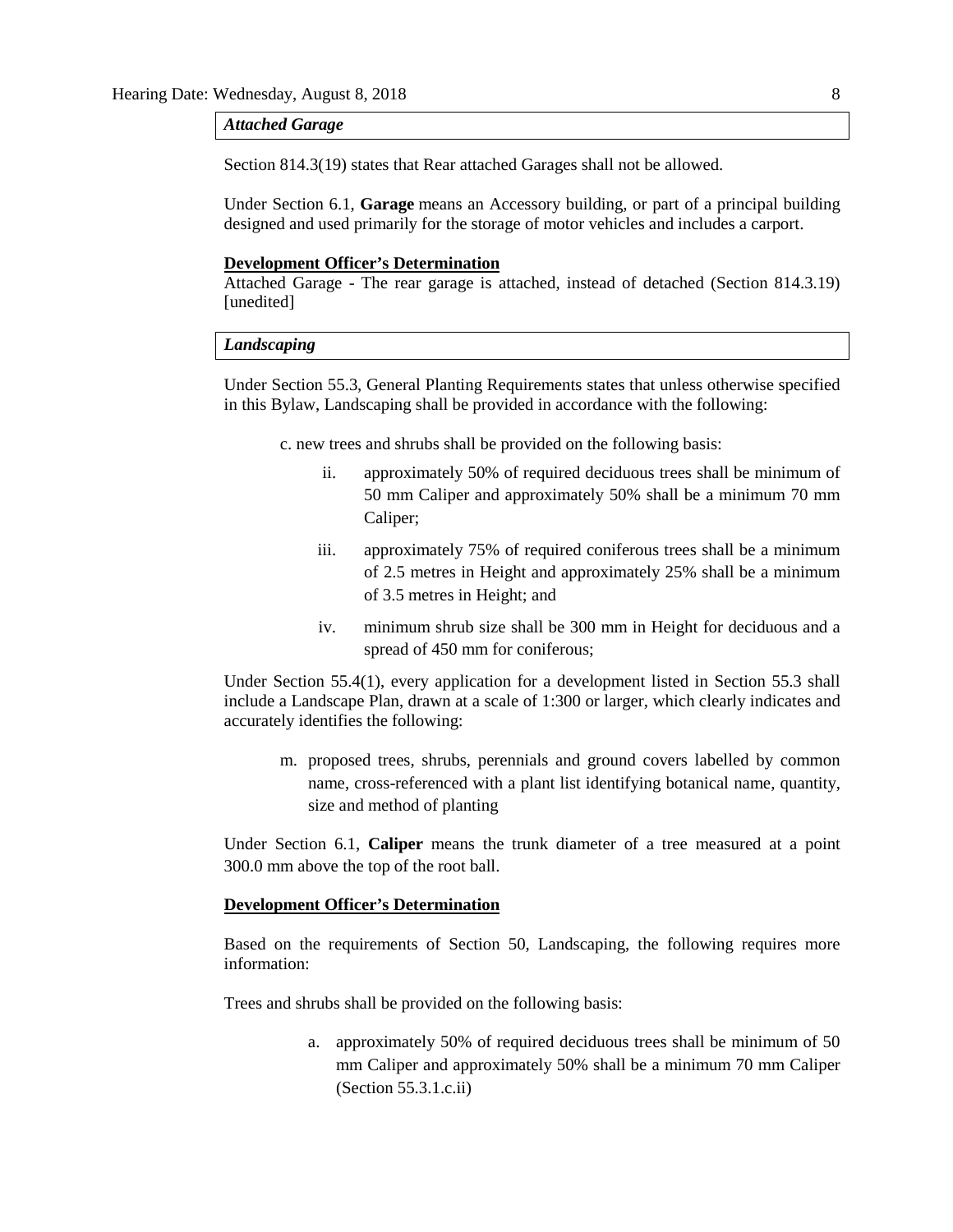- no information provided
- b. approximately 75% of required coniferous trees shall be a minimum of 2.5 m in Height and approximately 25% shall be a minimum of 3.5 m in Height (Section 55.3.1.c.iii)
	- no information provided
- c. minimum shrub size shall be 300 mm in Height for deciduous and a spread of 450 mm for coniferous (Section 55.3.1.c.iv)
	- no information provided
- d. Common plant names and botanical plant names are required as part of the plant list (Section 55.4.1.k and Section 55.4.1.m)
	- no information provided[unedited]

# Notice to Applicant/Appellant

Provincial legislation requires that the Subdivision and Development Appeal Board issue its official decision in writing within fifteen days of the conclusion of the hearing.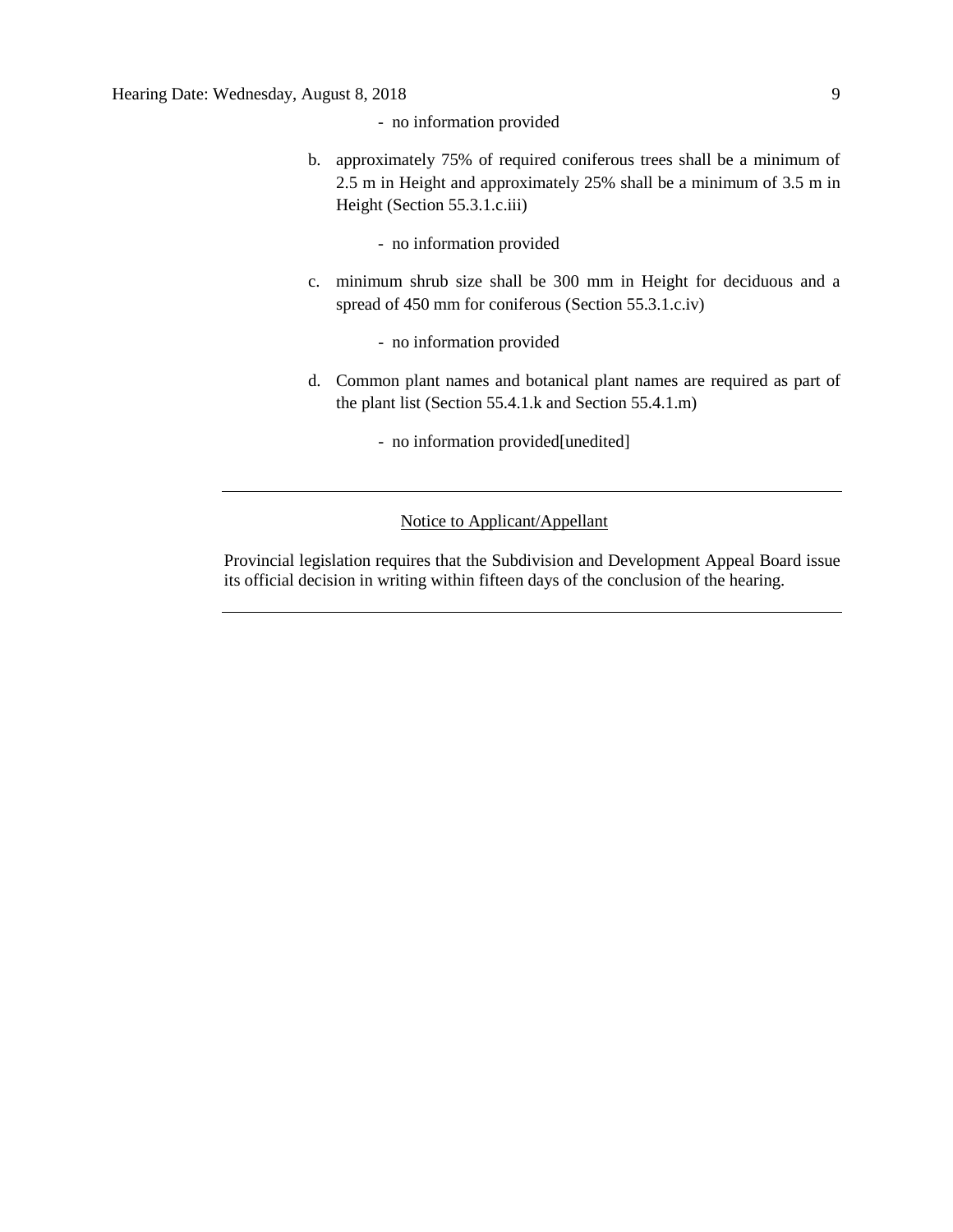| <b>Umonton</b>                                                                                                                                                                                                                                                                                                                                                                                                                                                                                                                                                                                                                                                                                                                                                                                                                                                                                                                                                                                                                                                                                                                                                                                                                                        | <b>Application for</b>                               | Project Number: 281752371-001<br><b>Application Date:</b><br>MAY 08, 2018<br>Printed:<br>July 11, 2018 at 1:23 PM<br>Page:<br>$1$ of $2$ |  |  |  |
|-------------------------------------------------------------------------------------------------------------------------------------------------------------------------------------------------------------------------------------------------------------------------------------------------------------------------------------------------------------------------------------------------------------------------------------------------------------------------------------------------------------------------------------------------------------------------------------------------------------------------------------------------------------------------------------------------------------------------------------------------------------------------------------------------------------------------------------------------------------------------------------------------------------------------------------------------------------------------------------------------------------------------------------------------------------------------------------------------------------------------------------------------------------------------------------------------------------------------------------------------------|------------------------------------------------------|------------------------------------------------------------------------------------------------------------------------------------------|--|--|--|
|                                                                                                                                                                                                                                                                                                                                                                                                                                                                                                                                                                                                                                                                                                                                                                                                                                                                                                                                                                                                                                                                                                                                                                                                                                                       | <b>Minor Development Permit</b>                      |                                                                                                                                          |  |  |  |
| This document is a Development Permit Decision for the development application described below.                                                                                                                                                                                                                                                                                                                                                                                                                                                                                                                                                                                                                                                                                                                                                                                                                                                                                                                                                                                                                                                                                                                                                       |                                                      |                                                                                                                                          |  |  |  |
| Applicant                                                                                                                                                                                                                                                                                                                                                                                                                                                                                                                                                                                                                                                                                                                                                                                                                                                                                                                                                                                                                                                                                                                                                                                                                                             | <b>Property Address(es) and Legal Description(s)</b> |                                                                                                                                          |  |  |  |
|                                                                                                                                                                                                                                                                                                                                                                                                                                                                                                                                                                                                                                                                                                                                                                                                                                                                                                                                                                                                                                                                                                                                                                                                                                                       | 10335 - 162 STREET NW<br>Plan 3067HW Blk 20 Lot 8    |                                                                                                                                          |  |  |  |
|                                                                                                                                                                                                                                                                                                                                                                                                                                                                                                                                                                                                                                                                                                                                                                                                                                                                                                                                                                                                                                                                                                                                                                                                                                                       |                                                      |                                                                                                                                          |  |  |  |
|                                                                                                                                                                                                                                                                                                                                                                                                                                                                                                                                                                                                                                                                                                                                                                                                                                                                                                                                                                                                                                                                                                                                                                                                                                                       | Specific Address(es)<br>Suite:                       | 10335 - 162 STREET NW                                                                                                                    |  |  |  |
|                                                                                                                                                                                                                                                                                                                                                                                                                                                                                                                                                                                                                                                                                                                                                                                                                                                                                                                                                                                                                                                                                                                                                                                                                                                       | Entryway: 10335 - 162 STREET NW                      |                                                                                                                                          |  |  |  |
|                                                                                                                                                                                                                                                                                                                                                                                                                                                                                                                                                                                                                                                                                                                                                                                                                                                                                                                                                                                                                                                                                                                                                                                                                                                       | Building:<br>10335 - 162 STREET NW                   |                                                                                                                                          |  |  |  |
| <b>Scope of Application</b>                                                                                                                                                                                                                                                                                                                                                                                                                                                                                                                                                                                                                                                                                                                                                                                                                                                                                                                                                                                                                                                                                                                                                                                                                           |                                                      |                                                                                                                                          |  |  |  |
| To construct a Limited Group Home (6 residents).                                                                                                                                                                                                                                                                                                                                                                                                                                                                                                                                                                                                                                                                                                                                                                                                                                                                                                                                                                                                                                                                                                                                                                                                      |                                                      |                                                                                                                                          |  |  |  |
| <b>Permit Details</b>                                                                                                                                                                                                                                                                                                                                                                                                                                                                                                                                                                                                                                                                                                                                                                                                                                                                                                                                                                                                                                                                                                                                                                                                                                 |                                                      |                                                                                                                                          |  |  |  |
| # of Dwelling Units Add/Remove: 0                                                                                                                                                                                                                                                                                                                                                                                                                                                                                                                                                                                                                                                                                                                                                                                                                                                                                                                                                                                                                                                                                                                                                                                                                     | Class of Permit:                                     |                                                                                                                                          |  |  |  |
| Client File Reference Number:                                                                                                                                                                                                                                                                                                                                                                                                                                                                                                                                                                                                                                                                                                                                                                                                                                                                                                                                                                                                                                                                                                                                                                                                                         | Lot Grading Needed?: Y                               |                                                                                                                                          |  |  |  |
| Minor Dev. Application Fee: Limited Group Home                                                                                                                                                                                                                                                                                                                                                                                                                                                                                                                                                                                                                                                                                                                                                                                                                                                                                                                                                                                                                                                                                                                                                                                                        | New Sewer Service Required: Y                        |                                                                                                                                          |  |  |  |
| Secondary Suite Included ?: N                                                                                                                                                                                                                                                                                                                                                                                                                                                                                                                                                                                                                                                                                                                                                                                                                                                                                                                                                                                                                                                                                                                                                                                                                         | Stat. Plan Overlay/Annex Area:                       |                                                                                                                                          |  |  |  |
| I/We certify that the above noted details are correct.                                                                                                                                                                                                                                                                                                                                                                                                                                                                                                                                                                                                                                                                                                                                                                                                                                                                                                                                                                                                                                                                                                                                                                                                |                                                      |                                                                                                                                          |  |  |  |
| Applicant signature:                                                                                                                                                                                                                                                                                                                                                                                                                                                                                                                                                                                                                                                                                                                                                                                                                                                                                                                                                                                                                                                                                                                                                                                                                                  |                                                      |                                                                                                                                          |  |  |  |
| <b>Reason for Refusal</b><br>Reduced Rear Setback - The distance from the Limited Group Home to the rear property line is 11.3 m (24.7% of site depth) instead<br>of 18.29 m (40% of site depth). (Section 814.3.4)<br>Attached Garage - The rear garage is attached, instead of detached (Section 814.3.19).<br>Based on the requirements of Section 50-Landscaping, the following requires more information:<br>Trees and shrubs shall be provided on the following basis:<br>a.) approximately 50% of required deciduous trees shall be minimum of 50 mm Caliper and approximately 50% shall be a<br>minimum 70 mm Caliper (Section 55.3.1.c.ii)<br>- no information provided<br>b.) approximately 75% of required coniferous trees shall be a minimum of 2.5 m in Height and approximately 25% shall be a<br>minimum of 3.5 m in Height (Section 55.3.1.c.iii)<br>- no information provided<br>c.) minimum shrub size shall be 300 mm in Height for deciduous and a spread of 450 mm for coniferous (Section 55.3.1.c.iv)<br>- no information provided<br>d.) Common plant names and botanical plant names are required as part of the plant list (Section 55.4.1.k and Section 55.4.1.m)<br>- no information provided<br><b>Rights of Appeal</b> |                                                      |                                                                                                                                          |  |  |  |
| The Applicant has the right of appeal within 21 days after the date on which the decision is made, as outlined in Section 683<br>through 689 of the Municipal Government Act.<br>Issue Date: Jul 05, 2018<br>Development Authority: ANGELES, JOSELITO                                                                                                                                                                                                                                                                                                                                                                                                                                                                                                                                                                                                                                                                                                                                                                                                                                                                                                                                                                                                 |                                                      |                                                                                                                                          |  |  |  |
| Fees                                                                                                                                                                                                                                                                                                                                                                                                                                                                                                                                                                                                                                                                                                                                                                                                                                                                                                                                                                                                                                                                                                                                                                                                                                                  |                                                      |                                                                                                                                          |  |  |  |
|                                                                                                                                                                                                                                                                                                                                                                                                                                                                                                                                                                                                                                                                                                                                                                                                                                                                                                                                                                                                                                                                                                                                                                                                                                                       | THIS IS NOT A PERMIT                                 |                                                                                                                                          |  |  |  |
|                                                                                                                                                                                                                                                                                                                                                                                                                                                                                                                                                                                                                                                                                                                                                                                                                                                                                                                                                                                                                                                                                                                                                                                                                                                       |                                                      |                                                                                                                                          |  |  |  |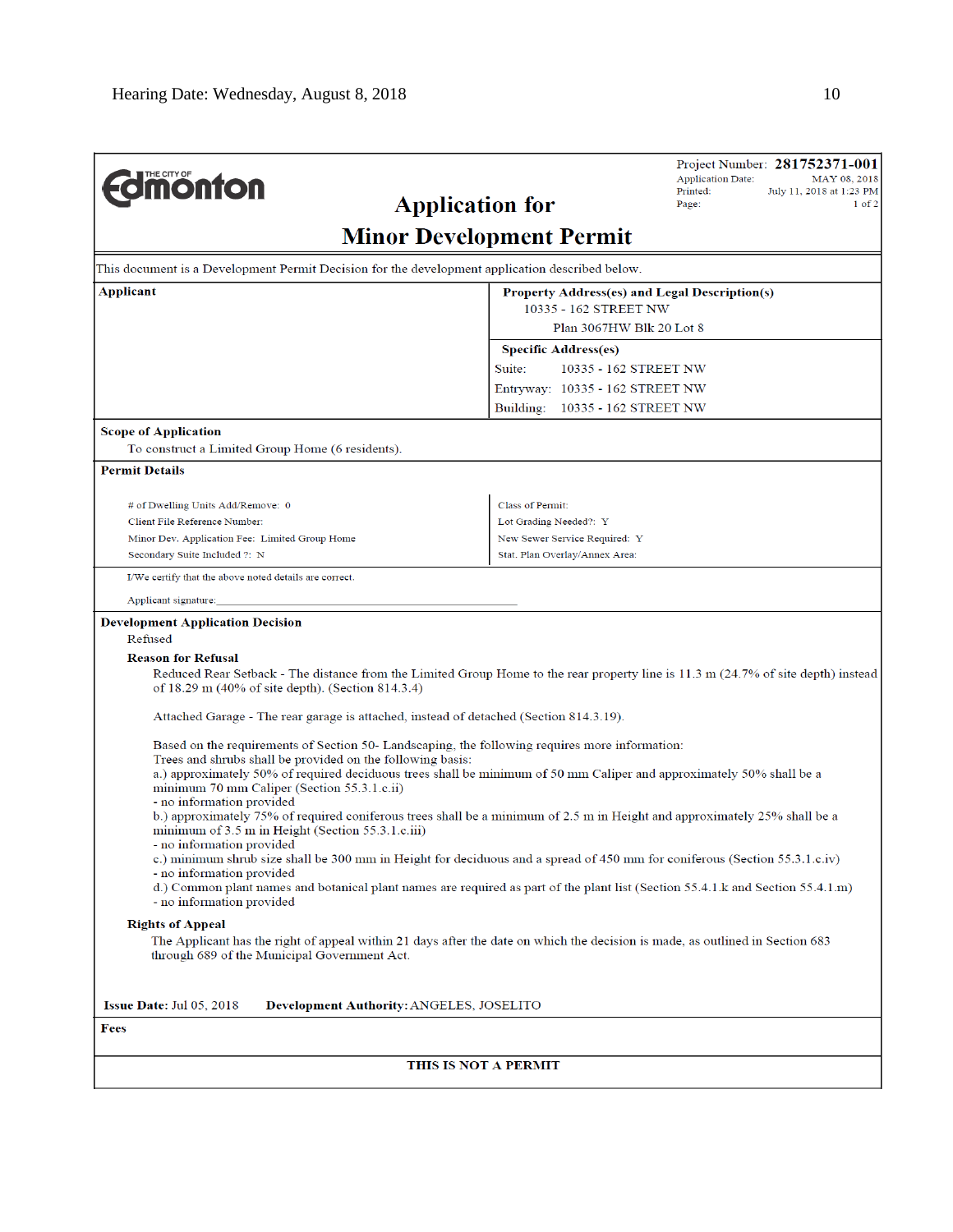| <b>Edition from Settings</b>                                                    |                                           | <b>Application for</b>          |                      | <b>Application Date:</b><br>Printed:<br>Page: | Project Number: 281752371-001<br>MAY 08, 2018<br>July 11, 2018 at 1:23 PM<br>$2$ of $2$ |
|---------------------------------------------------------------------------------|-------------------------------------------|---------------------------------|----------------------|-----------------------------------------------|-----------------------------------------------------------------------------------------|
|                                                                                 |                                           | <b>Minor Development Permit</b> |                      |                                               |                                                                                         |
| Fees                                                                            |                                           |                                 |                      |                                               |                                                                                         |
| Dev. Application Fee<br>SSTC fee for 2018                                       | <b>Fee Amount</b><br>\$339.00<br>\$697.00 | <b>Amount Paid</b><br>\$339.00  | Receipt#<br>05002640 | <b>Date Paid</b><br>May 08, 2018              |                                                                                         |
| <b>Total GST Amount:</b><br><b>Totals for Permit:</b><br>(\$697.00 outstanding) | \$0.00<br>\$1,036.00                      | \$339.00                        |                      |                                               |                                                                                         |
|                                                                                 |                                           |                                 |                      |                                               |                                                                                         |
|                                                                                 |                                           |                                 |                      |                                               |                                                                                         |
|                                                                                 |                                           |                                 |                      |                                               |                                                                                         |
|                                                                                 |                                           |                                 |                      |                                               |                                                                                         |
|                                                                                 |                                           |                                 |                      |                                               |                                                                                         |
|                                                                                 |                                           |                                 |                      |                                               |                                                                                         |
|                                                                                 |                                           |                                 |                      |                                               |                                                                                         |
|                                                                                 |                                           |                                 |                      |                                               |                                                                                         |
|                                                                                 |                                           |                                 |                      |                                               |                                                                                         |
|                                                                                 |                                           |                                 |                      |                                               |                                                                                         |
|                                                                                 |                                           |                                 |                      |                                               |                                                                                         |
|                                                                                 |                                           |                                 |                      |                                               |                                                                                         |
|                                                                                 |                                           |                                 |                      |                                               |                                                                                         |
|                                                                                 |                                           | THIS IS NOT A PERMIT            |                      |                                               |                                                                                         |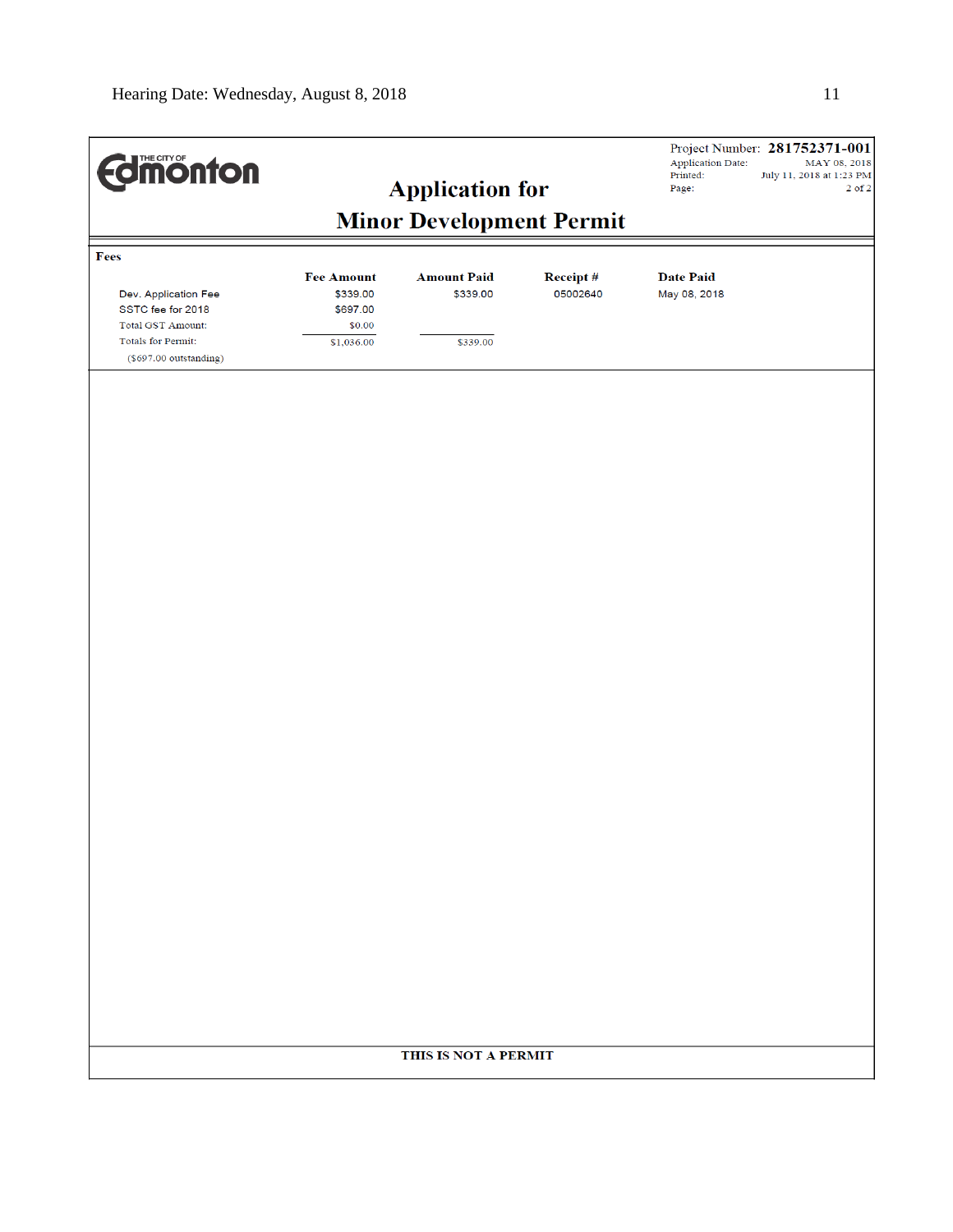

Site Location **Community Contracts** File: SDAB-D-18-117

N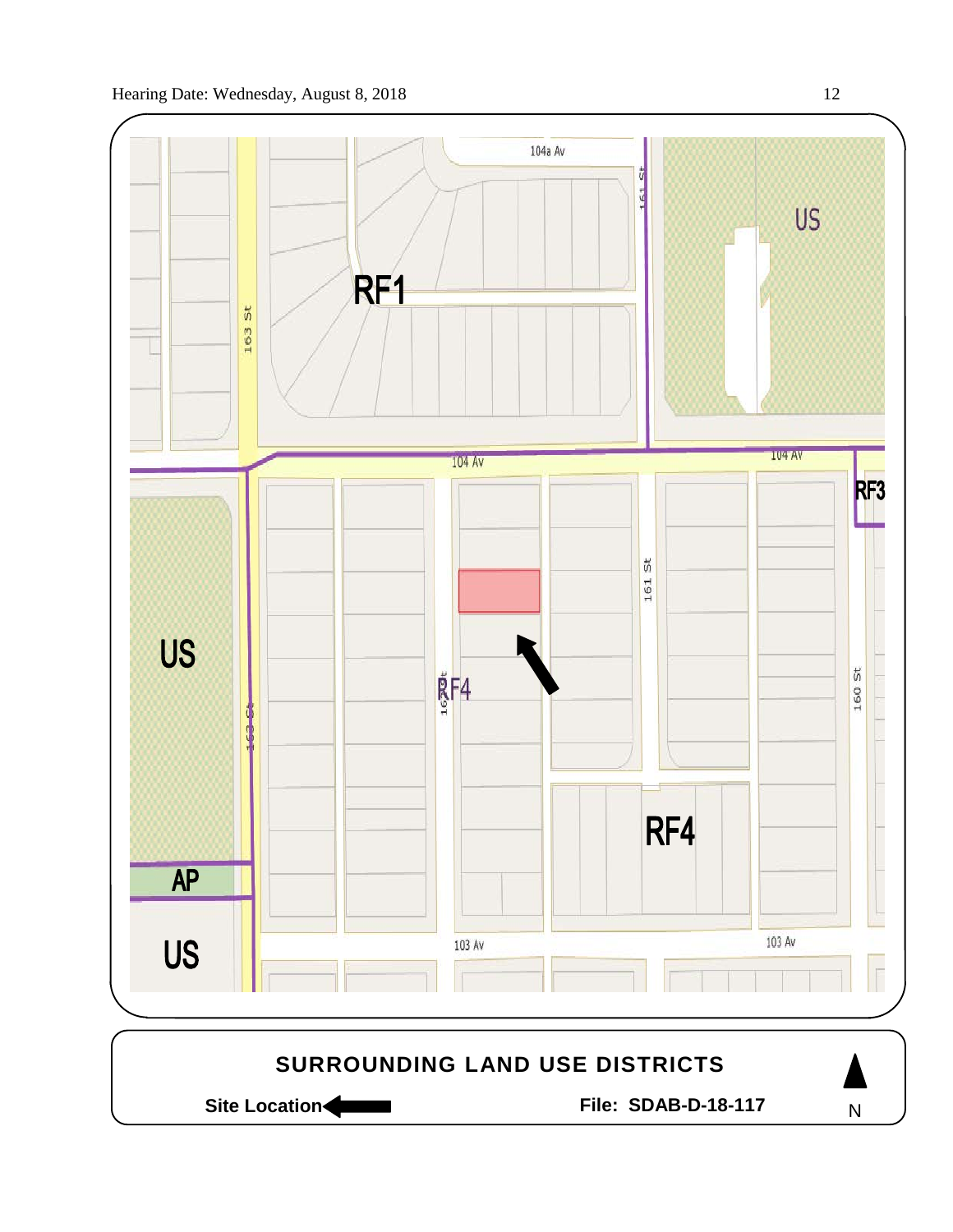# **TO BE RAISED**

## **ITEM II: 10:30 A.M. FILE: SDAB-D-18-078**

#### AN APPEAL FROM THE DECISION OF THE DEVELOPMENT OFFICER

APPELLANT:

APPLICATION NO.: 274185671-001

DECISION OF THE DEVELOPMENT AUTHORITY: Refused

DECISION DATE: April 27, 2018

DATE OF APPEAL: May 2, 2018

MUNICIPAL DESCRIPTION OF SUBJECT PROPERTY: 11003 - 85 Avenue NW

OVERLAY: N/A

APPLICATION TO: Change the Use from a Single Detached House to Lodging House (7 Sleeping Units)

LEGAL DESCRIPTION: Plan I23A Blk 161 Lot 32

ZONE: DC1 (Garneau Area Redevelopment Plan) Direct Development Control Provision

STATUTORY PLAN: Garneau Area Redevelopment Plan

#### *Grounds for Appeal*

The Appellant provided the following reasons for appealing the decision of the Development Authority:

> This permit was declined due to the fact that there was 7 bedrooms in the house rather than 4 (as it was explained afterward to me not at the time of application). Due to the size of the home and the large footprint of the home I am asking for an exception to this ruling. There is plenty of square footage to accommodate the request. 4 rooms are above ground 3 are in the basement. I do not fully understand this as I was originally told 8 would be permitted for this home or I may not have applied in the first place. I depend on the city to provide accurate information at one of the 3 previous meetings I had with the city before submitting the application.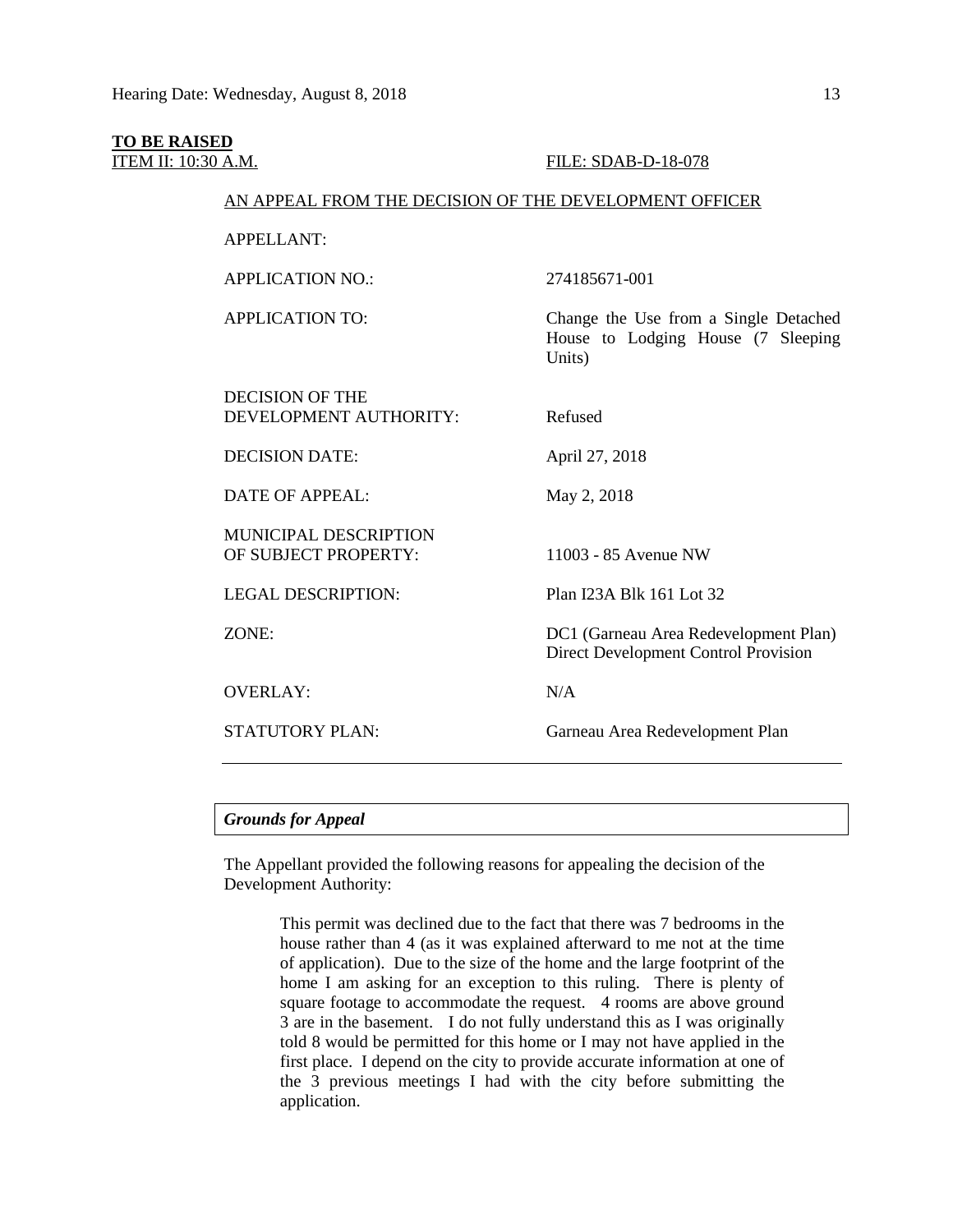This application will not affect the neighbourhood in any negative way nor will it change anything structurally to the home. It is truly the fairest single best use for the home.

#### *General Matters*

### **Appeal Information:**

The Subdivision and Development Appeal Board made and passed the following motion on May 31, 2018:

# **"That SDAB-D-18-078 be TABLED to June 14, 2018 at the written request of the Appellant."**

The Subdivision and Development Appeal Board made and passed the following motion on June 14, 2018:

# **"That SDAB-D-18-078 be TABLED to August 8 or 9, 2018 at the verbal request of the Appellant."**

The *Municipal Government Act*, RSA 2000, c M-26 states the following:

#### **Grounds for Appeal**

**685(1)** If a development authority

- (a) fails or refuses to issue a development permit to a person,
- (b) issues a development permit subject to conditions, or
- (c) issues an order under section 645,

the person applying for the permit or affected by the order under section 645 may appeal to the subdivision and development appeal board.

#### **Appeals**

**686(1)** A development appeal to a subdivision and development appeal board is commenced by filing a notice of the appeal, containing reasons, with the board,

- (a) in the case of an appeal made by a person referred to in section 685(1)
	- (i) with respect to an application for a development permit,
		- (A) within 21 days after the date on which the written decision is given under section 642, […]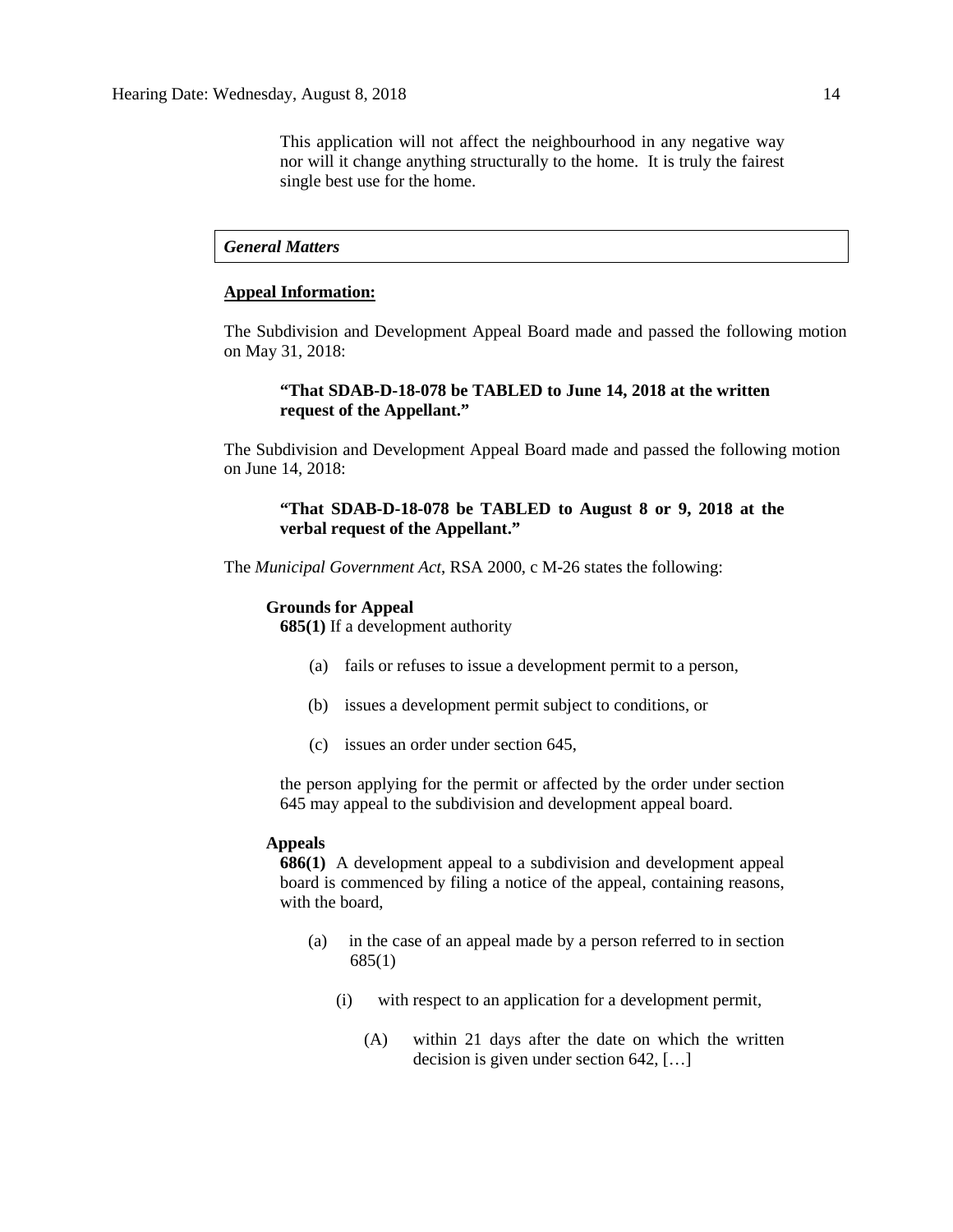**685(4)** Despite subsections (1), (2) and (3), if a decision with respect to a development permit application in respect of a direct control district

- (a) …
- (b) is made by a development authority, the appeal is limited to whether the development authority followed the directions of council, and if the subdivision and development appeal board finds that the development authority did not follow the directions it may, in accordance with the directions, substitute its decision for the development authority's decision.

Section 2 of the *Edmonton Zoning Bylaw* concerning Repeal, Enactment and Transition Procedures states the following:

- 2.4 Subject only to the provisions in the Municipal Government Act respecting legal non-conforming Uses and notwithstanding the effect it may have on rights, vested or otherwise, the provisions of this Bylaw govern from the Effective Date onward. In particular, no application for a Development Permit shall be evaluated under the procedural or substantive provisions of the previous Land Use Bylaw after the Effective Date, even if the application was received before the Effective Date.
- …
- 2.6 Any Direct Control Districts that were in effect immediately prior to the Effective date are hereby deemed to continue in full force and effect and are hereby incorporated into Part IV of this Bylaw.
- 2.7 Unless there is an explicit statement to the contrary in a Direct Control District or Provision, any reference in a Direct Control District or Direct Control Provision to a land use bylaw shall be deemed to be a reference to the land use bylaw that was in effect at the time of the creation of the Direct Control District or Provision.

At the time of the creation of the subject Direct Control Site, the *City of Edmonton Land Use Bylaw 5996* was in effect. An Alberta Court of Appeal decision in *Parkdale-Cromdale Community League Association* v. *Edmonton (City),* 2007 ABCA 309 concluded that section 2.7 of the *Edmonton Zoning Bylaw* only applies if there is an express cross-reference in a Direct Control Bylaw passed before 2001 to a provision of the old *Land Use Bylaw*. In the absence of an express reference in the Direct Control Bylaw to the *Land Use Bylaw 5996*, it does not prevail over section 2.4 of the *Edmonton Zoning Bylaw.*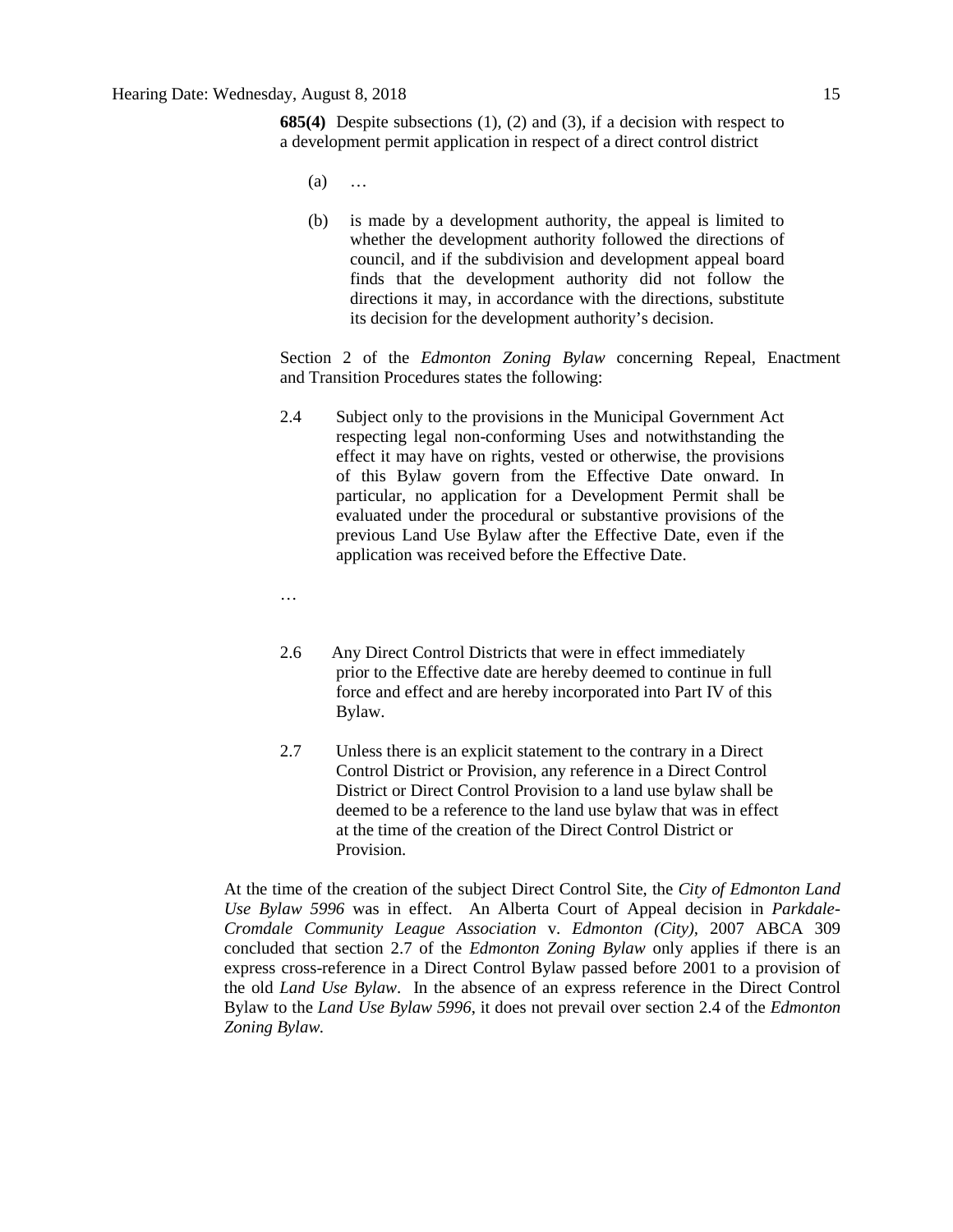# **General Provisions from the** *DC1 (Garneau Area Redevelopment Plan) Direct Development Control Provision* **("the** *DC1***")***:*

Under section 12, **Boarding and Lodging Houses** is a **listed Use** in the DC1.

The DC1 provides the following with respect to **Development Criteria**:

The following development criteria shall apply to developments within this District pursuant to Section 710.4 of the Land Use Bylaw.

- 1. The General Regulations and Special Land Use Provisions of the Land Use Bylaw.
- 2. The development regulations of the RF3 (Low Density Redevelopment) District, provided that the Development Officer may relax these regulations for individual applications, where such relaxations would assist in the achievement of the development criteria in Clauses 3, 4 and 5 below.
- 3. New developments or additions to existing buildings shall be compatible with the scale, massing and siting of adjacent buildings along the same street frontage.
- 4. The rehabilitation and renovation of existing buildings shall retain the original details of rooflines, doors and windows, trim, exterior finishing materials and similar architectural features to the greatest extent practical.
- 5. The design and appearance of new developments shall incorporate building details and finishing materials which are common to the domestic architecture of the turn of the century and early 1920's detached housing in the area.
- 6. Existing trees and vegetation shall be retained wherever possible and where removal for new construction is required, mature trees shall be planted to maintain the appearance of the streetscape.

#### The DC1 states the following with respect to the **Rationale** of the **DC1**:

The Garneau Plan in Policy 1.1 identifies the subject area as a"Special Character Residential Area" contributing to the city as a whole a precinct of older detached housing having interesting architectural detailing and variety in built form. This District is intended to encourage the retention and rehabilitation of existing structures while allowing for infill redevelopment. The regulations associated with this District are intended to ensure that all rehabilitation and redevelopment activities are sensitive to the existing character of both the built form and its relationship to existing streetscapes.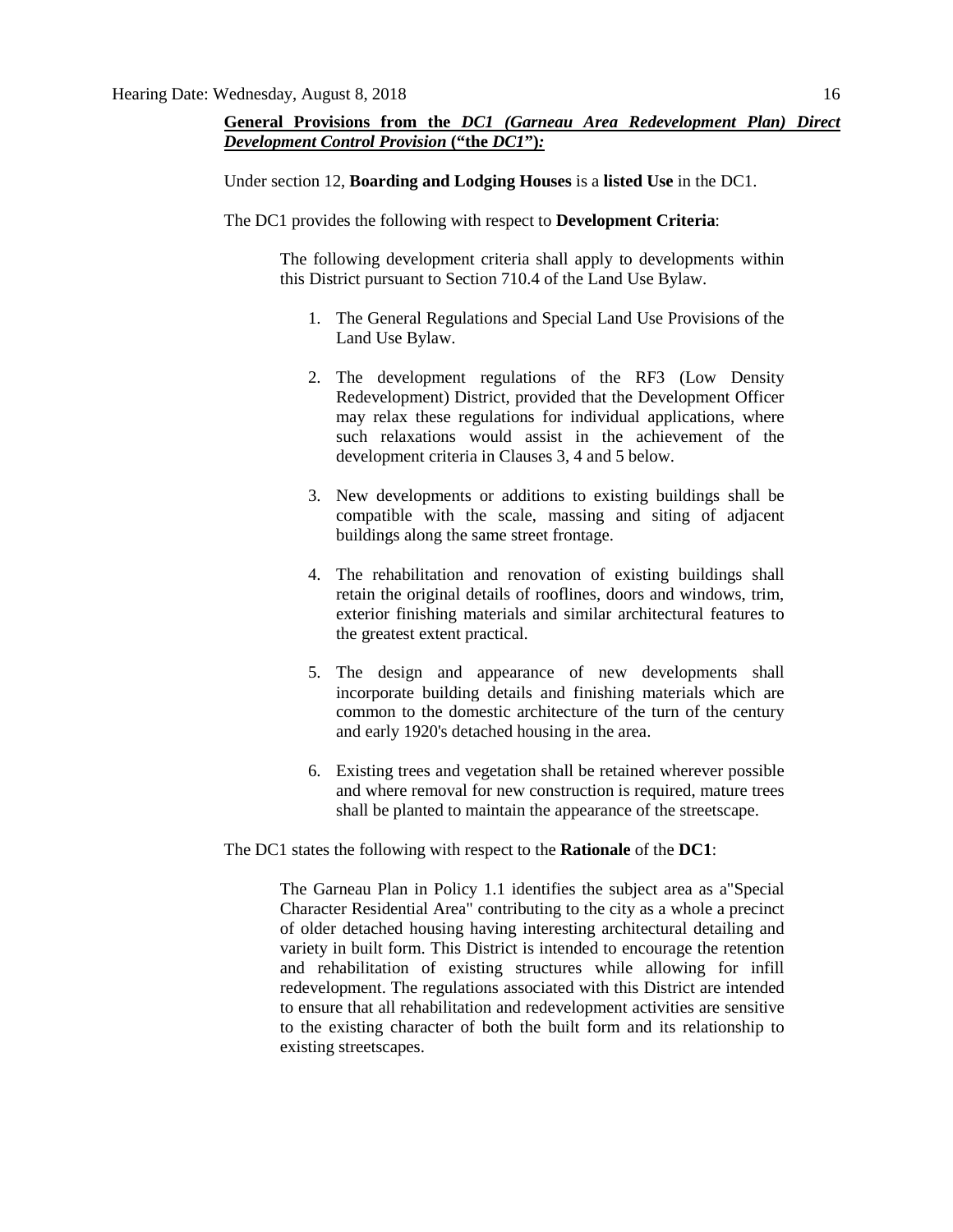#### **General Provisions from the** *Edmonton Zoning Bylaw 12800:*

# **\*It should be noted that General Provisions from the** *Edmonton Land Use Bylaw 5996* **are attached to the SDAB-D-18-078 file.**

Under section 7.3(6), **Lodging House** means:

a building or part of building, used for Congregate Living, containing Sleeping Units and four or more persons, and where there is no provision of on-site care, treatment or professional services of a physical or mental health nature. This Use does not include Extended Medical Treatment Services, Detention and Correction Facilities, Fraternity and Sorority Housing, Group Homes, and Limited Group Homes.

Under section 6.1(19), **Congregate Living** means:

four or more individuals occupying Sleeping Units in a building where the occupants share access to facilities such as cooking, dining, laundry, or sanitary facilities. Typical Uses where Congregate Living is found include Fraternity and Sorority Housing, Group Homes, Limited Group Homes, and Lodging Houses.

Under section 6.1(32), **Dwelling** means:

a self contained unit comprised of one or more rooms accommodating sitting, sleeping, sanitary facilities, and a principal kitchen for food preparation, cooking, and serving. A Dwelling is used permanently or semi-permanently as a residence for a single Household.

Under section 6.1(107), **Sleeping Unit** means:

a Habitable Room in a building used for Congregate Living in which the room is occupied by a person under any form of accommodation agreement providing remuneration for the room, and the room:

- 1. does not include provision for cooking or food preparation except as provided for in Section 76 and 79 of this Bylaw;
- 2. may or may not be equipped with sanitary facilities; and
- 3. provides accommodation for a maximum of two persons.

#### Section 140.4(25) of the **(RF3) Small Scale Infill Development Zone** states:

For Lodging Houses, the following regulations shall apply:

a. no more than four Sleeping Units may be developed, whether or not in combination with a Dwelling;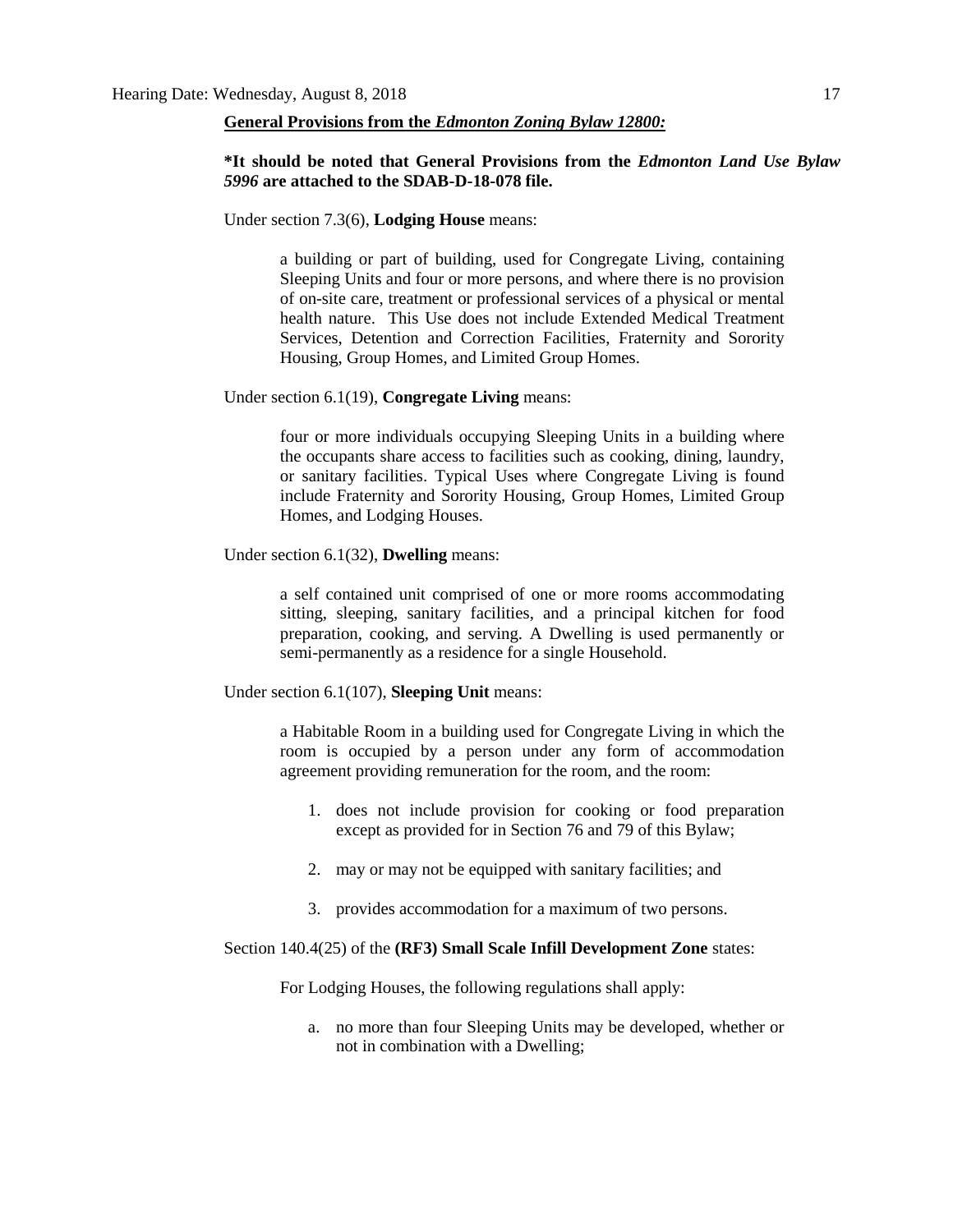- b. the minimum Site area shall be  $360 \text{ m}^2$  $360 \text{ m}^2$  in all cases and the Site area shall be comprised of the aggregate of  $200 \text{ m}^2$  $200 \text{ m}^2$  for each Sleeping Unit, or for each of the Dwelling and each Sleeping Unit when they are in combination; and
- c. the Development Officer shall exercise discretion with respect to the number of Sleeping Units developed, having regard to the character and density of existing Residential Uses.

# **Development Officer's Determination**

**1. Maximum Sleeping Units - The proposal has 7 sleeping units, instead of the maximum of 4 (Reference Section 140.4.25(a))**

**2. Minimum Site Area - The Site has 619.92m2, instead of 1400m2 (Reference Section 140.4.25(b))** [unedited]

# *Section 76 – Lodging Houses (Edmonton Zoning Bylaw 12800)*

In addition to the regulations in [Section 96](https://webdocs.edmonton.ca/InfraPlan/zoningbylaw/ZoningBylaw/Part1/Special_Land/96._Fraternity_and_Sorority_Housing,_Limited_Group_Homes,_Group_Homes,_and_Lodging_Houses_Thresholds.htm) of this Bylaw, Lodging Houses shall comply with the following regulations:

- 1. The maximum occupancy of a [Lodging House](javascript:void(0);) in a Zone where Lodging Houses are a Discretionary Use shall be a maximum of 6 residents;
- 2. The maximum occupancy of a Lodging House in a Zone where Lodging Houses are a Permitted Use shall be the greater of 6 residents or 1 resident per [60 m2](javascript:void(0);) of Lot size;
- 3. The Development Officer may restrict the occupancy of a Lodging House to less than the maximum number of residents allowed having regard for the threshold purpose identified in Section 96, the level of traffic generation, parking demand, and frequency of visits by emergency vehicles relative to that which is characteristic of the Zone in which the Lodging House is located;
- 4. A Lodging House shall be developed as either a purpose-built freestanding structure, or Single Detached Housing converted for the purpose, or part of an [Apartment Housing](javascript:void(0);) development;
- 5. A Lodging House may be located in [Duplex Housing](javascript:void(0);) or [Semi](javascript:void(0);)[detached Housing](javascript:void(0);) converted for the purpose in a Zone where Lodging Houses are a Permitted Use and both units are operated by a single provider;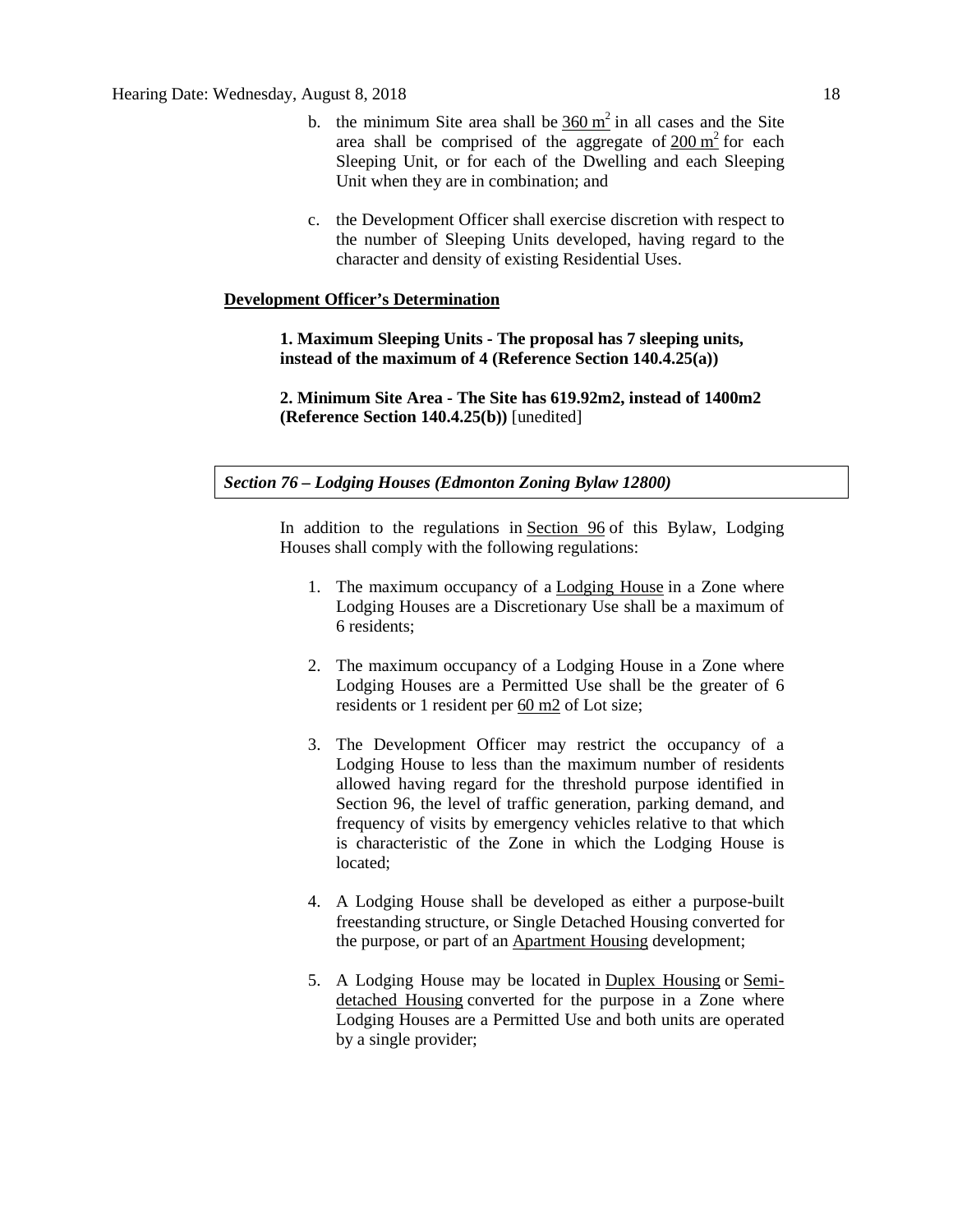- 6. In a Zone where Lodging Houses are a Permitted Use and where more than 12 Sleeping Units are allowed in a development, Sleeping Units may include limited food preparation facilities such as bar fridge, mini-sink, and microwave;
- 7. No [Major Home Based Business,](javascript:void(0);) [Secondary Suite,](javascript:void(0);) [Garden](javascript:void(0);)  [Suite](javascript:void(0);) or Garage Suite shall be permitted as part of a Lodging House development or on the Site of such development;
- 8. Where a Lodging House is designed as a freestanding structure it shall be of a size, scale, and outward appearance that is typical of surrounding residential development; and
- 9. Increases in vehicular traffic generation and parking demand must be to the satisfaction of the Development Officer and/or Transportation Services.

## *Lodging Houses Thresholds (Edmonton Zoning Bylaw 12800)*

Section 96 provides the following with respect to *Lodging Houses Thresholds*:

1. Special Residential Facilities

For the purpose of this section, [Fraternity and Sorority Housing, Group](javascript:void(0);)  [Homes, Limited Group Homes,](javascript:void(0);) and [Lodging Houses](javascript:void(0);) shall be collectively referred to as Special Residential Facilities.

Group Homes developed in combination with Apartment Housing either in one building or on one Site, and which meet the criteria of [Section 94,](http://webdocs.edmonton.ca/InfraPlan/zoningbylaw/ZoningBylaw/Part1/Special_Land/94._Supportive_Community_Provision.htm)  Supportive Community Provisions, shall be exempt from the requirements of subsection 96(3)(b) and (c) of this Bylaw.

2. Threshold Purpose

The purpose of the Fraternity and Sorority Housing, Limited Group Homes, Group Homes, and Lodging Houses Thresholds is to:

- a. ensure that the capacity of any neighbourhood to accommodate Special Residential Facilities is not exceeded;
- b. ensure that Special Residential Facilities are available in all neighbourhoods; and
- c. protect existing Special Residential Facilities from concentration that could impair their proper functioning.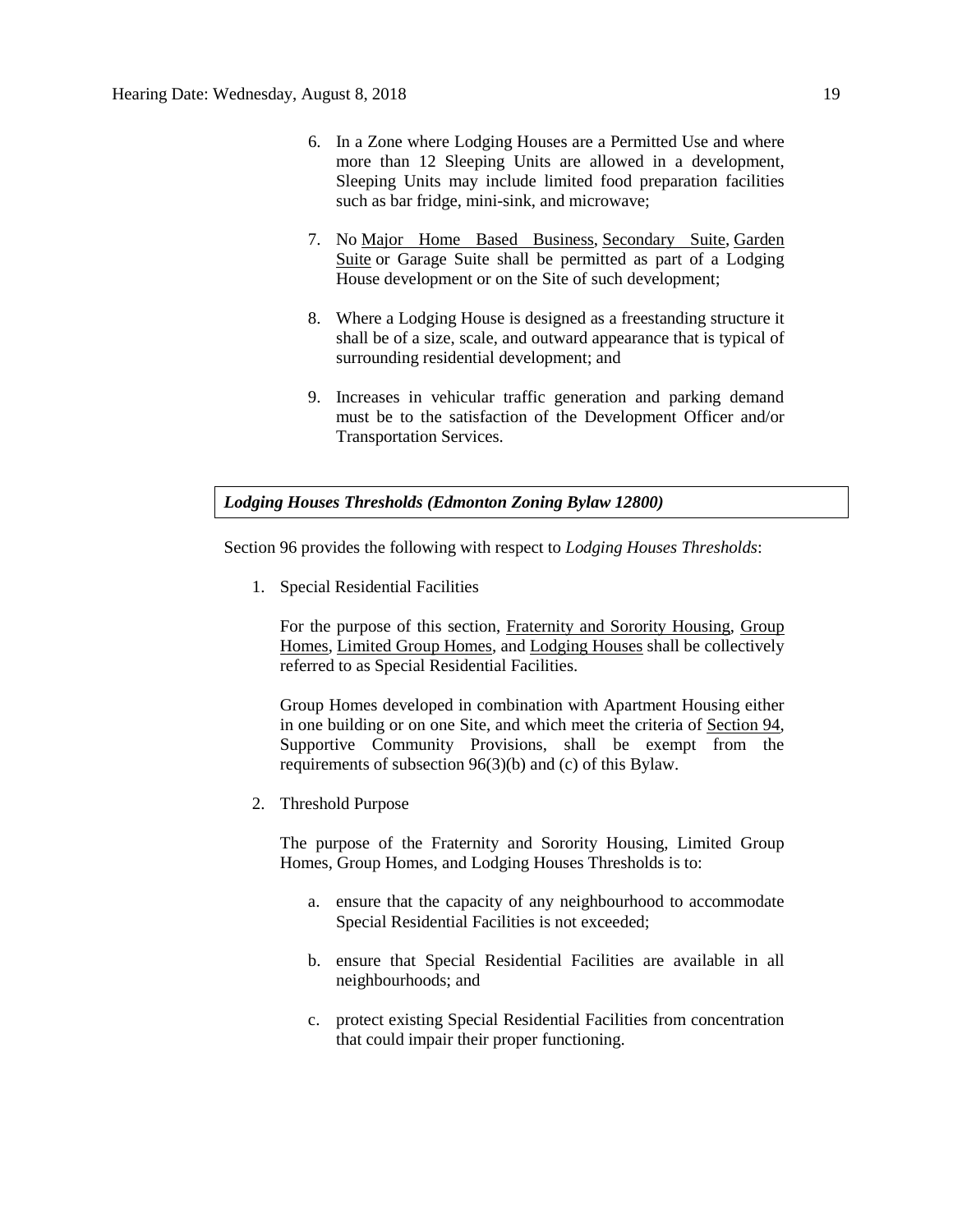3. General Regulations

Special Residential Facilities shall comply with all thresholds contained in this Section in addition to any other regulations in this Bylaw including any relevant Special Land Use Provisions that apply. In all cases, the most restrictive threshold shall apply.

- a. When determining the threshold for the number of Special Residential Facilities per neighbourhood, a maximum of 3 facilities per 1000 persons shall be allowed in any neighbourhood.
- b. When determining the threshold for the number of Special Residential Facilities by Use per block.
	- i. a maximum of 2 Special Residential Facilities shall be allowed on a single block in a residential Zone;
	- ii. a maximum block length of [150 m](javascript:void(0);) measured from the nearest intersection shall be used to determine this threshold.
- c. When determining the threshold for the number of residents of Special Residential Facilities per opposing block face;
	- i. accommodation for a maximum of 12 residents shall be allowed on an opposing block face in Special Residential Facilities in any residential Zone where either Group Homes or Lodging Houses are a Discretionary Use;
	- ii. accommodation for a maximum of 30 residents shall be allowed on an opposing block face in Special Residential Facilities in any residential Zone where either Group Homes or Lodging Houses are a Permitted Use; and
	- iii. a maximum block face length of [150 m](javascript:void(0);) measured from the nearest intersection shall be used to determine this threshold.
- 4. Density

For the purposes of calculating Density for a Group Home or Lodging House each Sleeping Unit shall be considered a Dwelling when a development contains seven or more Sleeping Units.

5. Register

For the purpose of applying these regulations the Development Officer shall maintain a register of all approved Special Residential Facilities. The register shall include the address of the facility, maximum occupancy of the facility, and any other necessary information.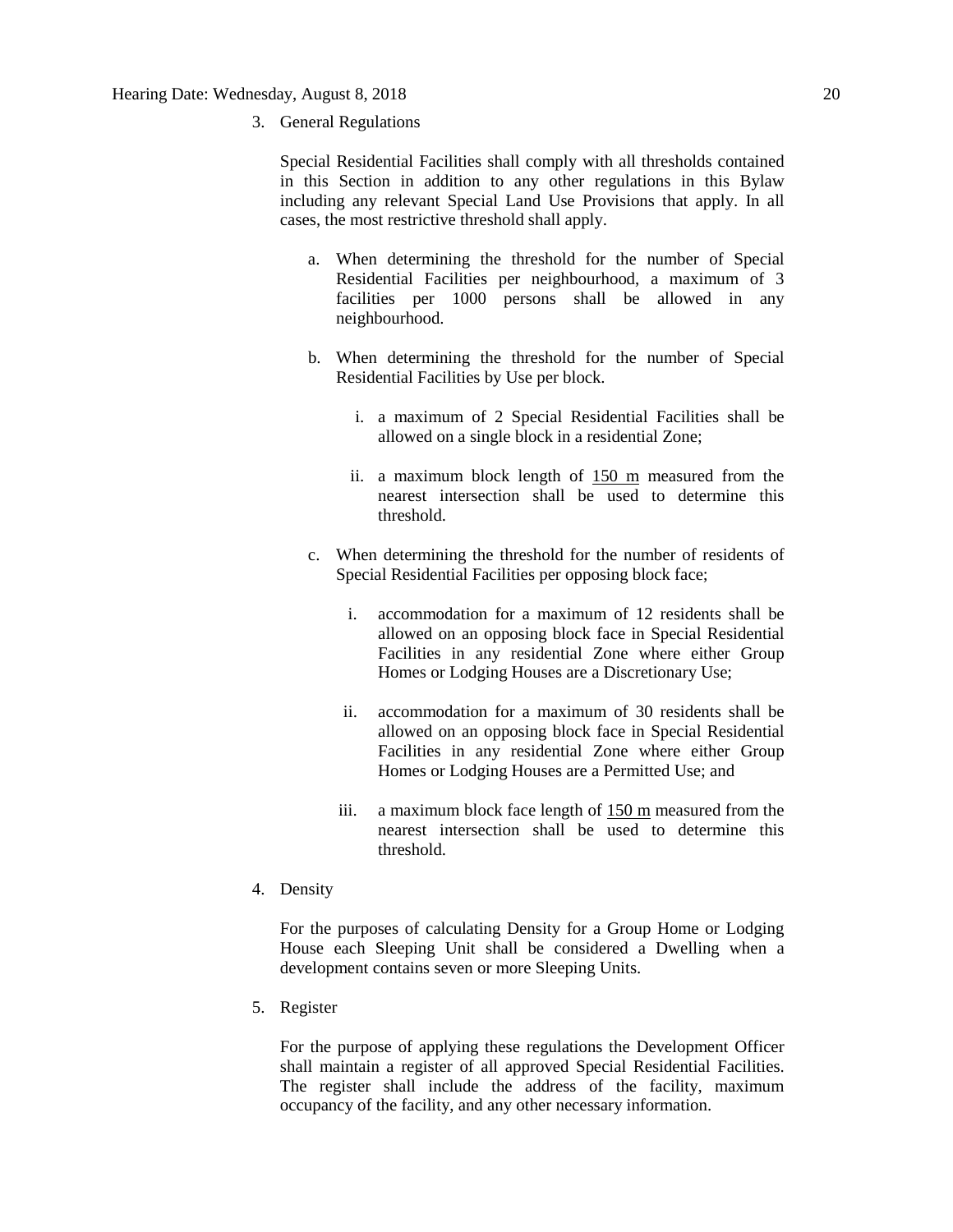# Notice to Applicant/Appellant

Provincial legislation requires that the Subdivision and Development Appeal Board issue its official decision in writing within fifteen days of the conclusion of the hearing.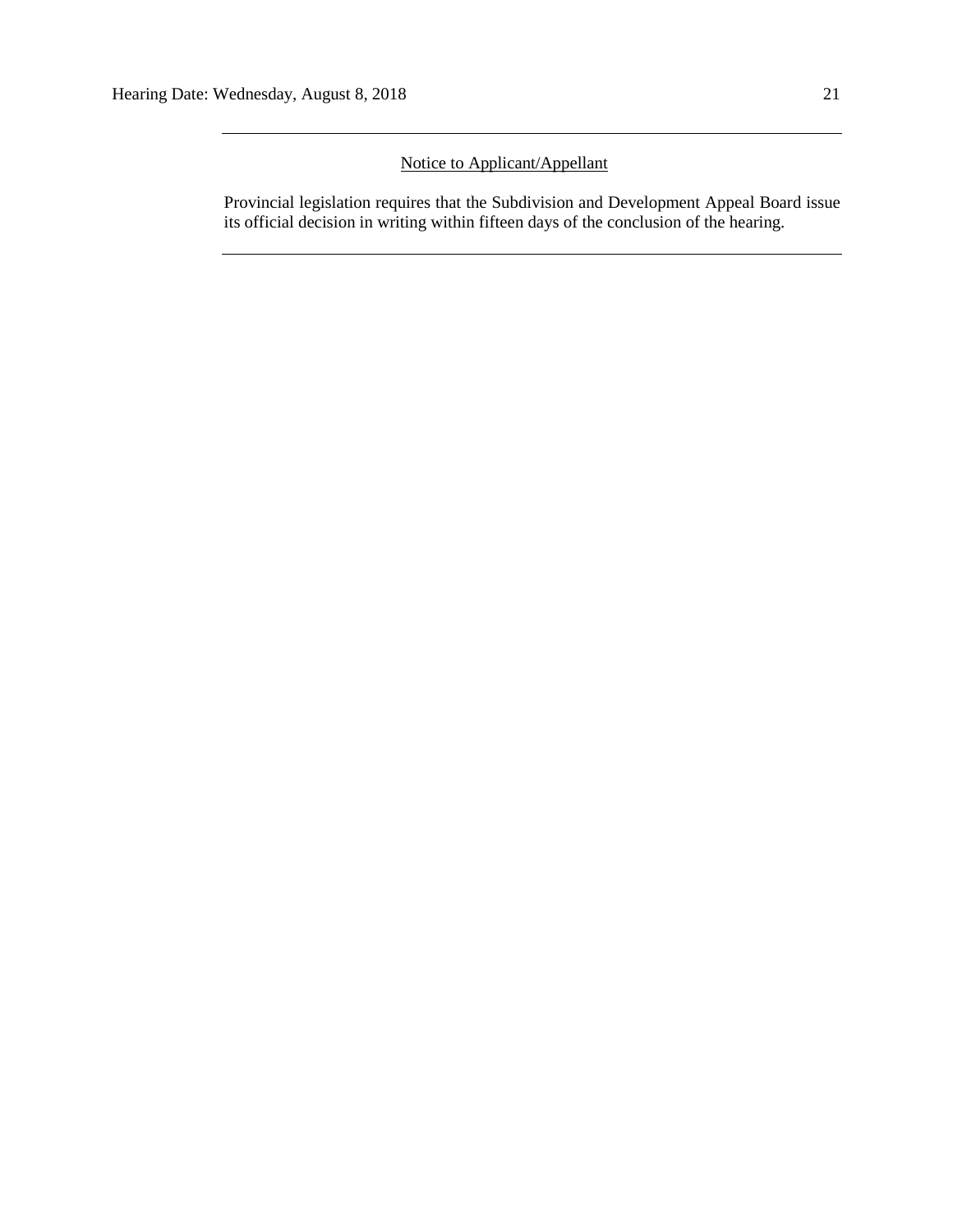|                                                                                                 |                                               |                                          |                                                                         | Project Number: 274185671-001<br><b>Application Date:</b><br>FEB 06, 2018                                                     |  |  |  |  |
|-------------------------------------------------------------------------------------------------|-----------------------------------------------|------------------------------------------|-------------------------------------------------------------------------|-------------------------------------------------------------------------------------------------------------------------------|--|--|--|--|
| <b><i><u><u><b>M</b>onton</u></u></i></b>                                                       |                                               |                                          |                                                                         | Printed:<br>May 2, 2018 at 3:45 PM<br>1 of 1                                                                                  |  |  |  |  |
|                                                                                                 |                                               | <b>Application for</b>                   |                                                                         | Page:                                                                                                                         |  |  |  |  |
|                                                                                                 |                                               | <b>Major Development Permit</b>          |                                                                         |                                                                                                                               |  |  |  |  |
| This document is a Development Permit Decision for the development application described below. |                                               |                                          |                                                                         |                                                                                                                               |  |  |  |  |
| Applicant                                                                                       | Property Address(es) and Legal Description(s) |                                          |                                                                         |                                                                                                                               |  |  |  |  |
|                                                                                                 | 11003 - 85 AVENUE NW                          |                                          |                                                                         |                                                                                                                               |  |  |  |  |
|                                                                                                 | Plan I23A Blk 161 Lot 32                      |                                          |                                                                         |                                                                                                                               |  |  |  |  |
|                                                                                                 |                                               |                                          | <b>Specific Address(es)</b><br>Suite:                                   | 11003 - 85 AVENUE NW                                                                                                          |  |  |  |  |
|                                                                                                 |                                               |                                          | Entryway: 11003 - 85 AVENUE NW                                          |                                                                                                                               |  |  |  |  |
|                                                                                                 |                                               |                                          | Building: 11003 - 85 AVENUE NW                                          |                                                                                                                               |  |  |  |  |
| <b>Scope of Application</b>                                                                     |                                               |                                          |                                                                         |                                                                                                                               |  |  |  |  |
| To change use from Single Detached House to Lodging House (7 sleeping units)                    |                                               |                                          |                                                                         |                                                                                                                               |  |  |  |  |
| <b>Permit Details</b>                                                                           |                                               |                                          |                                                                         |                                                                                                                               |  |  |  |  |
|                                                                                                 |                                               |                                          |                                                                         |                                                                                                                               |  |  |  |  |
| Class of Permit: Class B                                                                        |                                               |                                          | <b>Contact Person:</b>                                                  |                                                                                                                               |  |  |  |  |
| Gross Floor Area (sq.m.):                                                                       |                                               |                                          | Lot Grading Needed?: N                                                  |                                                                                                                               |  |  |  |  |
| New Sewer Service Required: N<br>Site Area (sq. m.):                                            |                                               |                                          | NumberOfMainFloorDwellings: 6<br>Stat. Plan Overlay/Annex Area: Garneau |                                                                                                                               |  |  |  |  |
| I/We certify that the above noted details are correct.                                          |                                               |                                          |                                                                         |                                                                                                                               |  |  |  |  |
|                                                                                                 |                                               |                                          |                                                                         |                                                                                                                               |  |  |  |  |
| Applicant signature:                                                                            |                                               |                                          |                                                                         |                                                                                                                               |  |  |  |  |
| <b>Development Application Decision</b><br>Refused                                              |                                               |                                          |                                                                         |                                                                                                                               |  |  |  |  |
| <b>Reason for Refusal</b>                                                                       |                                               |                                          |                                                                         |                                                                                                                               |  |  |  |  |
|                                                                                                 |                                               |                                          |                                                                         | 1. Maximum Sleeping Units - The proposal has 7 sleeping units, instead of the maximum of 4 (Reference Section 140.4.25(a))    |  |  |  |  |
| 2. Minimum Site Area - The Site has 619.92m2, instead of 1400m2 (Reference Section 140.4.25(b)) |                                               |                                          |                                                                         |                                                                                                                               |  |  |  |  |
| <b>Rights of Appeal</b>                                                                         |                                               |                                          |                                                                         |                                                                                                                               |  |  |  |  |
|                                                                                                 |                                               |                                          |                                                                         | The Applicant has the right of appeal within 21 days after the date on which the decision is made, as outlined in Section 683 |  |  |  |  |
| through 689 of the Municipal Government Act.                                                    |                                               |                                          |                                                                         |                                                                                                                               |  |  |  |  |
|                                                                                                 |                                               |                                          |                                                                         |                                                                                                                               |  |  |  |  |
| Issue Date: Apr 27, 2018                                                                        |                                               | Development Authority: LANGILLE, BRANDON |                                                                         | Signature:                                                                                                                    |  |  |  |  |
| Fees                                                                                            |                                               |                                          |                                                                         |                                                                                                                               |  |  |  |  |
|                                                                                                 |                                               | Fee Amount Amount Paid                   | Receipt#                                                                | Date Paid                                                                                                                     |  |  |  |  |
| Major Dev. Application Fee                                                                      | \$277.00                                      | \$277.00                                 | 04784521                                                                | Feb 06, 2018                                                                                                                  |  |  |  |  |
| Development Permit Inspection Fee                                                               | \$0.00                                        | \$510.00                                 | 04784521                                                                | Feb 06, 2018                                                                                                                  |  |  |  |  |
| Dev. Application Fee # of dwelling<br>units                                                     | \$150.00                                      | \$150.00                                 | 04784521                                                                | Feb 06, 2018                                                                                                                  |  |  |  |  |
| <b>Total GST Amount:</b>                                                                        | \$0.00                                        |                                          |                                                                         |                                                                                                                               |  |  |  |  |
| <b>Totals for Permit:</b>                                                                       | \$427.00                                      | \$937.00                                 |                                                                         |                                                                                                                               |  |  |  |  |
| (overpaid by (\$510.00))                                                                        |                                               |                                          |                                                                         |                                                                                                                               |  |  |  |  |
|                                                                                                 |                                               |                                          |                                                                         |                                                                                                                               |  |  |  |  |
|                                                                                                 |                                               |                                          |                                                                         |                                                                                                                               |  |  |  |  |
|                                                                                                 |                                               |                                          |                                                                         |                                                                                                                               |  |  |  |  |
|                                                                                                 |                                               |                                          |                                                                         |                                                                                                                               |  |  |  |  |
|                                                                                                 |                                               | THIS IS NOT A PERMIT                     |                                                                         |                                                                                                                               |  |  |  |  |
|                                                                                                 |                                               |                                          |                                                                         |                                                                                                                               |  |  |  |  |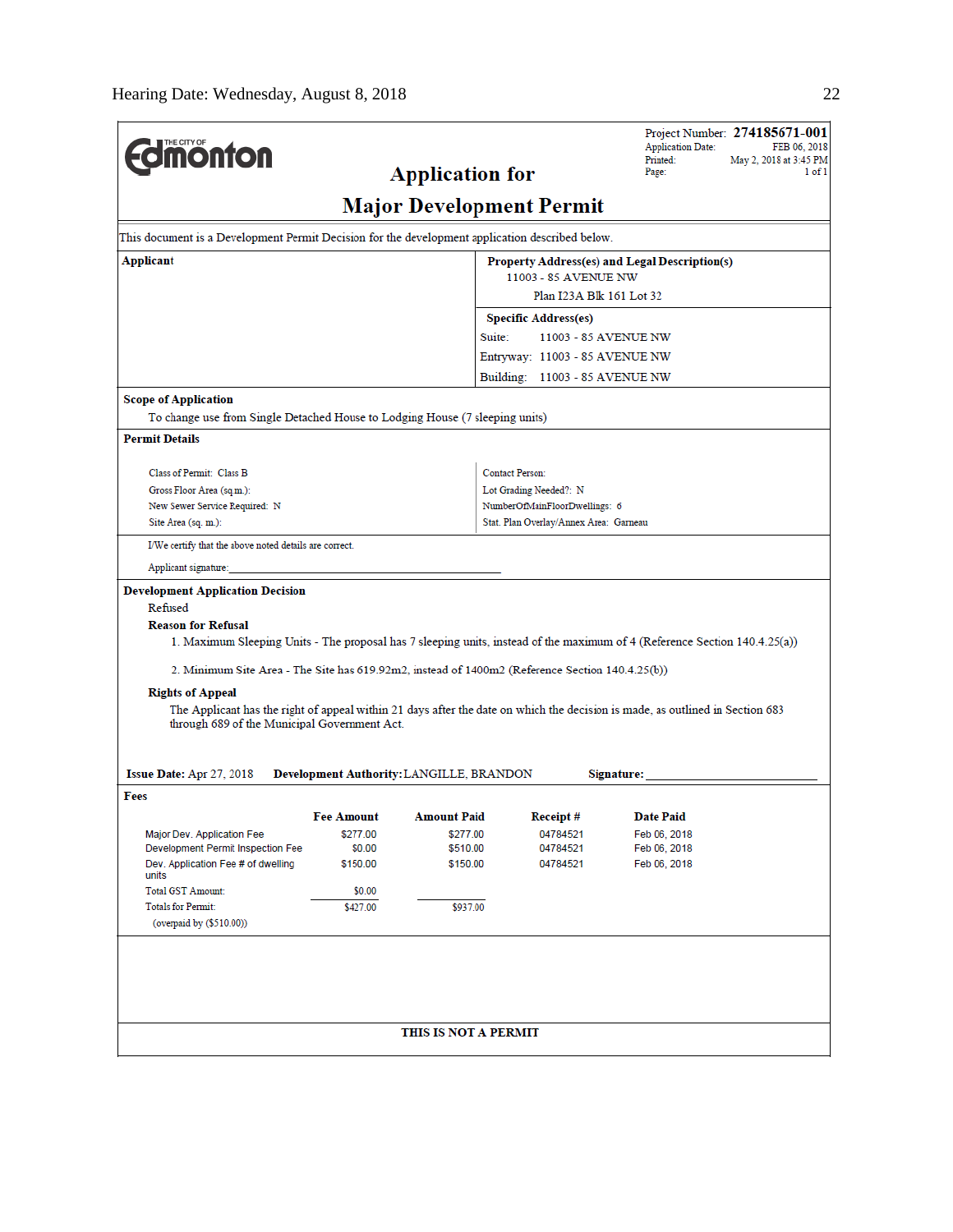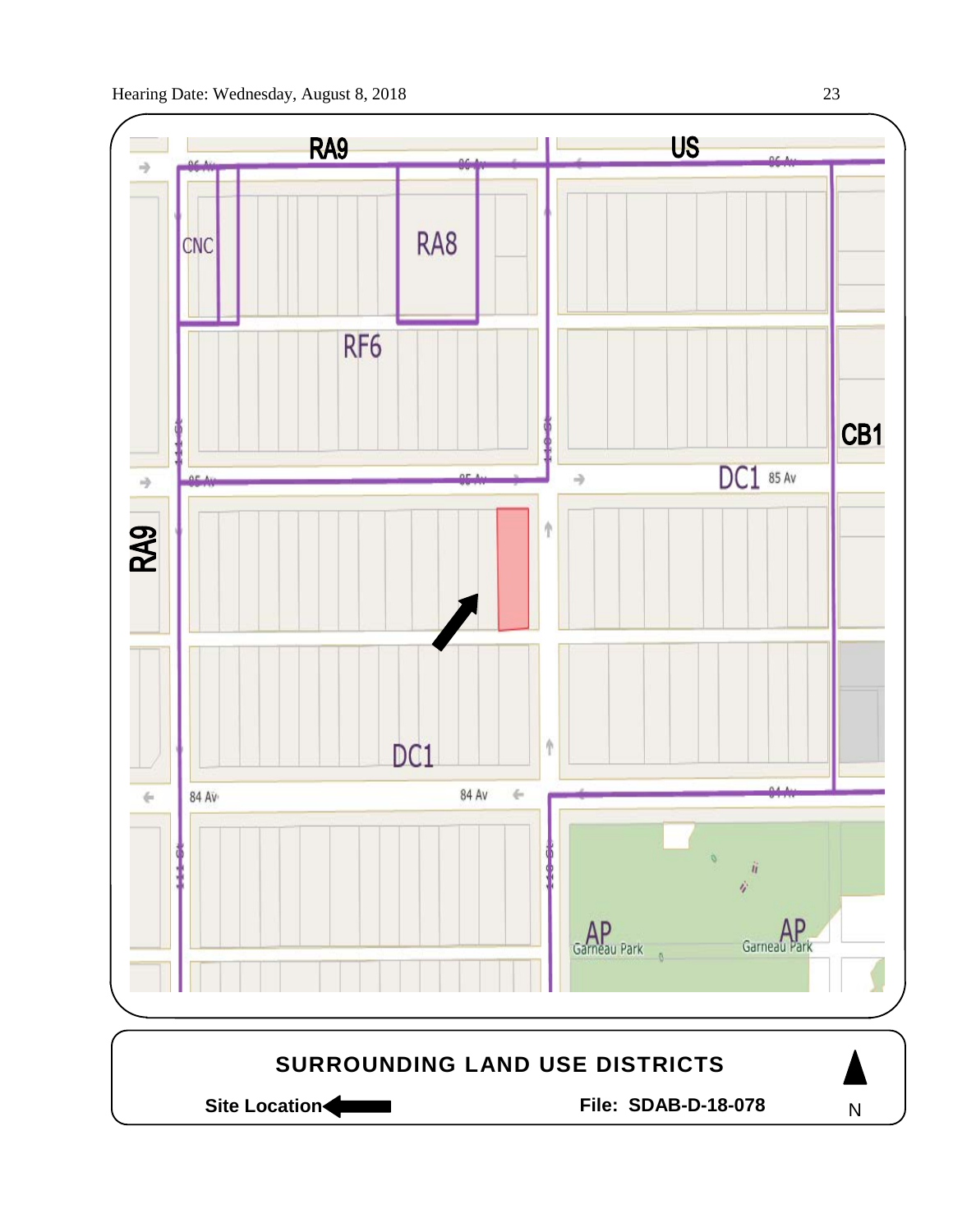# **ITEM III: 1:30 P.M. FILE: SDAB-D-18-118**

# AN APPEAL FROM THE DECISION OF THE DEVELOPMENT OFFICER BY AN ADJACENT PROPERTY OWNER

| <b>APPELLANT:</b>                                |                                                                                                                                                                                                                                                                                                                                                                                                                                                                                                  |
|--------------------------------------------------|--------------------------------------------------------------------------------------------------------------------------------------------------------------------------------------------------------------------------------------------------------------------------------------------------------------------------------------------------------------------------------------------------------------------------------------------------------------------------------------------------|
| <b>APPLICATION NO.:</b>                          | 142981618-005                                                                                                                                                                                                                                                                                                                                                                                                                                                                                    |
| <b>APPLICATION TO:</b>                           | To construct a side, rear and front<br>uncovered deck (rear deck is irregular<br>shape, 9.5 metres by 6.7 metres, attached<br>front and side deck is irregular shape, 18.5<br>metres long) with a maximum Height of<br>1.2 metres above the ground, with Privacy<br>Screening (1.82 metres tall above the deck<br>floor), pergola (Pergola is irregular shape,<br>5.9 metres by 3.1 metres) and overheight<br>gate in the west side yard, and to install a<br>Hot Tub, existing without permits. |
| <b>DECISION OF THE</b><br>DEVELOPMENT AUTHORITY: | Approved with conditions                                                                                                                                                                                                                                                                                                                                                                                                                                                                         |
| <b>DECISION DATE:</b>                            | June 25, 2018                                                                                                                                                                                                                                                                                                                                                                                                                                                                                    |
| <b>DATE OF APPEAL:</b>                           | July 16, 2018                                                                                                                                                                                                                                                                                                                                                                                                                                                                                    |
| <b>NOTIFICATION PERIOD:</b>                      | July 3, 2018 through July 24, 2018                                                                                                                                                                                                                                                                                                                                                                                                                                                               |
| <b>RESPONDENT:</b>                               |                                                                                                                                                                                                                                                                                                                                                                                                                                                                                                  |
| MUNICIPAL DESCRIPTION<br>OF SUBJECT PROPERTY:    | 976 - Hollingsworth Bend NW                                                                                                                                                                                                                                                                                                                                                                                                                                                                      |
| <b>LEGAL DESCRIPTION:</b>                        | Plan 0223933 Blk 162 Lot 1                                                                                                                                                                                                                                                                                                                                                                                                                                                                       |
| ZONE:                                            | (RF1) Single Detached Residential Zone                                                                                                                                                                                                                                                                                                                                                                                                                                                           |
| <b>OVERLAY:</b>                                  | N/A                                                                                                                                                                                                                                                                                                                                                                                                                                                                                              |
| <b>STATUTORY PLAN:</b>                           | Hodgson Neighbourhood Area Structure<br>Plan                                                                                                                                                                                                                                                                                                                                                                                                                                                     |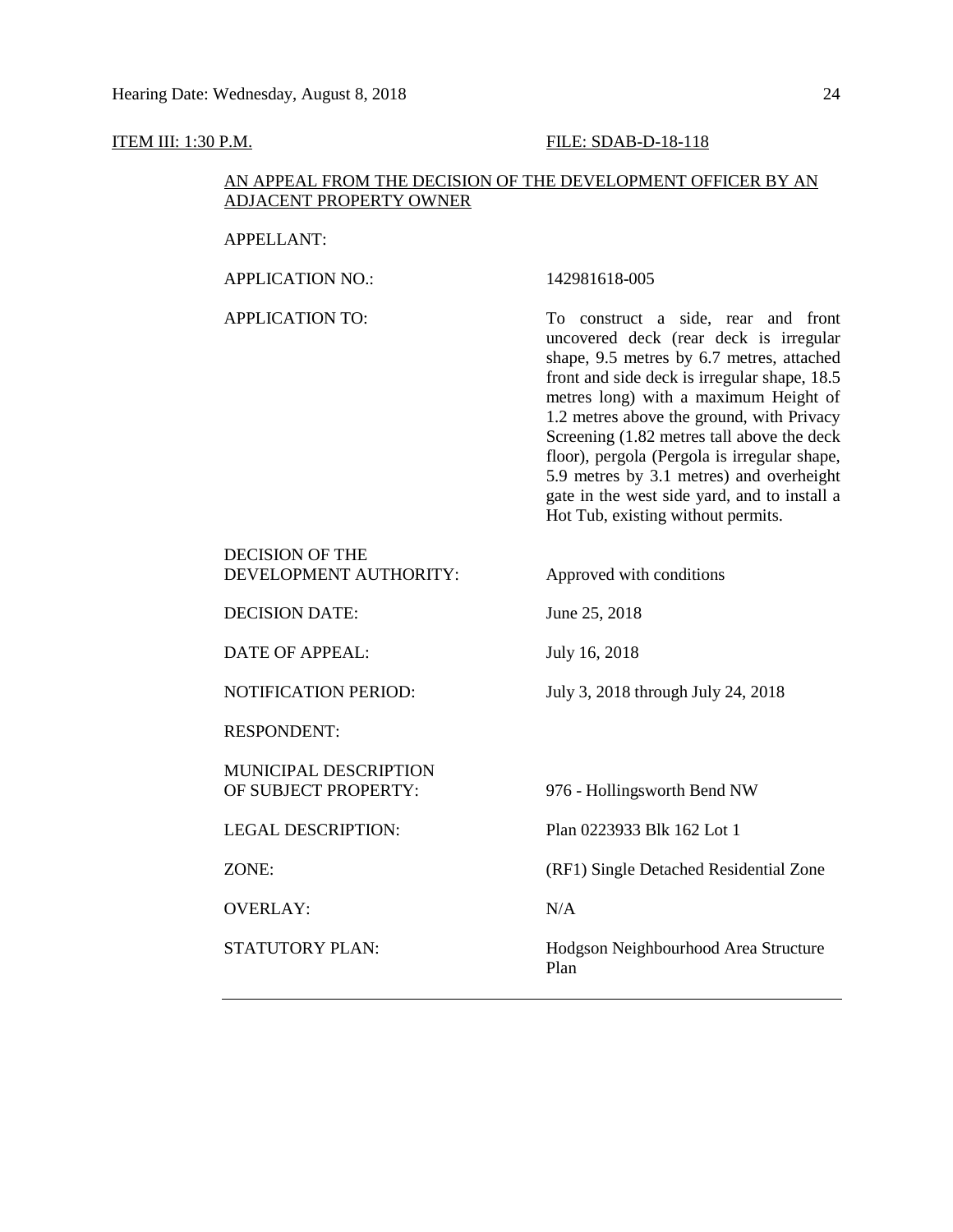*Grounds for Appeal*

The Appellant provided the following reasons for appealing the decision of the Development Authority:

> The variances associated with this permit have a negative impact on our property. The deck has been built too close to the property line (long portion of the side uncovered deck is 0 m, instead of 0.6 m), the constructed privacy screen is too high in height (1.82 m, instead of 1.2 m), the pergola is 0.6 m (instead of 0.9 m) from our shared property line, and the constructed 2.08 m tall fence gate is too high in height. There are too many variances associated with this development that were all built without the city's approval/permit. They continued to complete all of the construction even when they were notified by the city to stop.

#### *General Matters*

#### **Appeal Information:**

The *Municipal Government Act*, RSA 2000, c M-26 states the following:

#### **Grounds for Appeal**

**685(1)** If a development authority

- (a) fails or refuses to issue a development permit to a person,
- (b) issues a development permit subject to conditions, or
- (c) issues an order under section 645,

the person applying for the permit or affected by the order under section 645 may appeal to the subdivision and development appeal board.

**(2)** In addition to an applicant under subsection (1), any person affected by an order, decision or development permit made or issued by a development authority may appeal to the subdivision and development appeal board.

#### **Appeals**

**686(1)** A development appeal to a subdivision and development appeal board is commenced by filing a notice of the appeal, containing reasons, with the board,

- (a) in the case of an appeal made by a person referred to in section 685(1)
	- (i) with respect to an application for a development permit,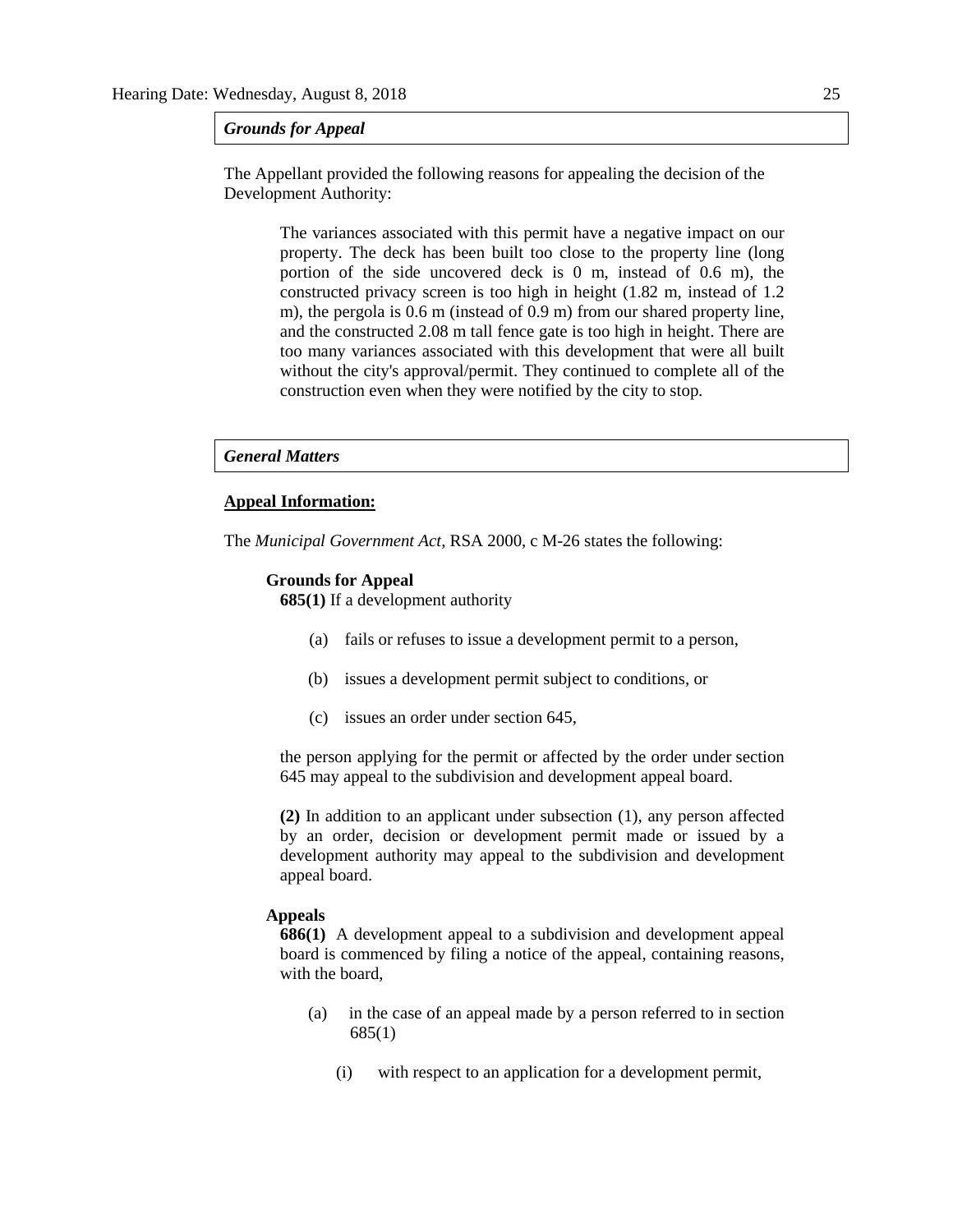- (A) within 21 days after the date on which the written decision is given under section 642, or
- (B) if no decision is made with respect to the application within the 40-day period, or within any extension of that period under section 684, within 21 days after the date the period or extension expires,

or

- (ii) with respect to an order under section 645, within 21 days after the date on which the order is made, or
- (b) in the case of an appeal made by a person referred to in section 685(2), within 21 days after the date on which the notice of the issuance of the permit was given in accordance with the land use bylaw.

#### **Hearing and Decision**

**687(3)** In determining an appeal, the subdivision and development appeal board

…

- (a.1) must comply with the land use policies;
- (a.2) subject to section 638, must comply with any applicable statutory plans;
- (a.3) subject to clause (d), must comply with any land use bylaw in effect;

…

- (c) may confirm, revoke or vary the order, decision or development permit or any condition attached to any of them or make or substitute an order, decision or permit of its own;
- (d) may make an order or decision or issue or confirm the issue of a development permit even though the proposed development does not comply with the land use bylaw if, in its opinion,
	- (i) the proposed development would not
		- (A) unduly interfere with the amenities of the neighbourhood, or
		- (B) materially interfere with or affect the use, enjoyment or value of neighbouring parcels of land,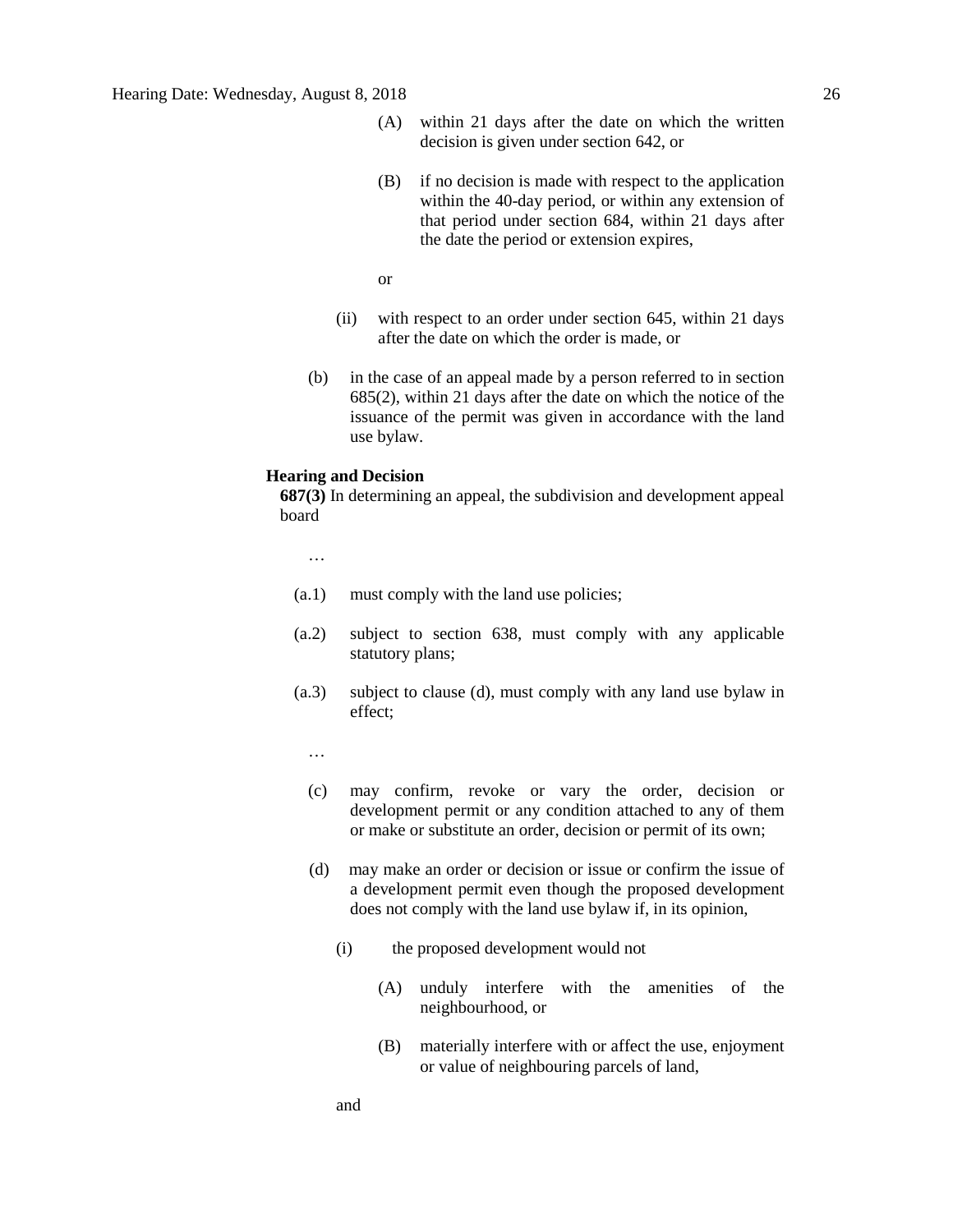(ii) the proposed development conforms with the use prescribed for that land or building in the land use bylaw.

#### **General Provisions from the** *Edmonton Zoning Bylaw:*

Under section 110.2(5), **Single Detached Housing** is a **Permitted Use** in the (RF1) Single Detached Residential Zone.

Under section 6.1, **Accessory** means:

when used to describe a Use or building, a Use or building naturally or normally incidental, subordinate, and devoted to the principal Use or building, and located on the same lot or Site.

Section 110.1 states that the **General Purpose** of the **(RF1) Single Detached Residential Zone** is:

to provide for Single Detached Housing while allowing other forms of small scale housing in the form of Secondary Suites, and Garden Suites, as well as Semi-detached Housing and Duplex Housing under certain conditions.

*Projection into Setbacks* 

Section 110.4(10) states "The minimum Rear Setback shall be  $7.5$  m,  $[...]$ "

Section 110.4(11) states:

Side Setbacks shall be established on the following basis:

- a. Side Setbacks shall total at least 20% of the Site Width, with a minimum Side Setback of [1.2](javascript:void(0);) m on each side;
- b. where there is no Lane abutting the Site, one Side Setback shall be at least [3.0](javascript:void(0);) m for vehicular access, unless there is an attached Garage or a Garage that is an integral part of a Dwelling;
- …

Section 44.3 states:

The following features may project into a required Setback or Separation Space as provided for below:

a) …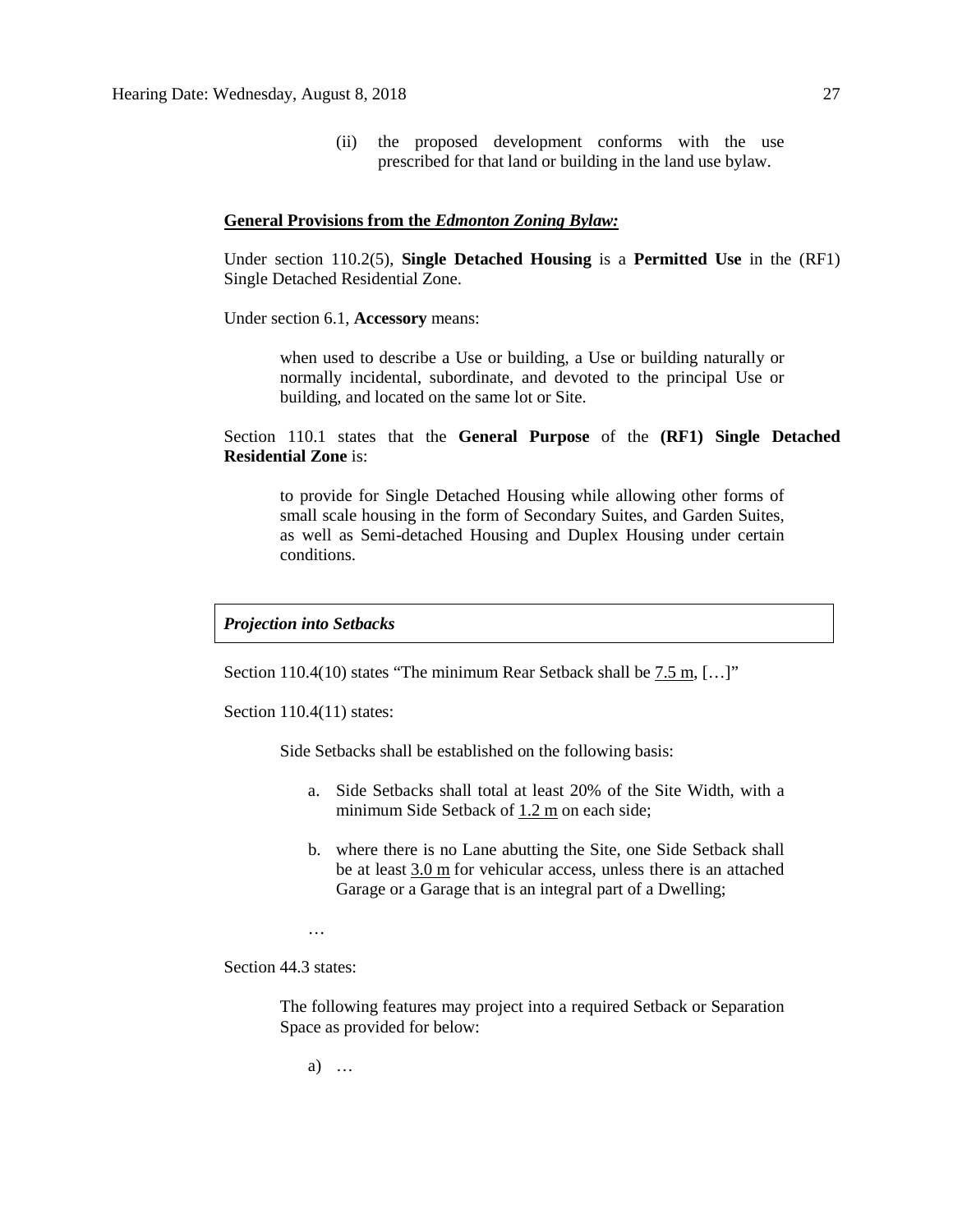- b) Platform Structures provided such projections do not exceed [2.0](javascript:void(0);)  [m](javascript:void(0);) into any other Setbacks or Separation Spaces with a depth of at least  $4.0 \text{ m}$ ;
- c) Platform Structures provided such projections do not exceed [0.6](javascript:void(0);)  [m](javascript:void(0);) into any other Setbacks or Separation Spaces with a depth of less than [4.0 m;](javascript:void(0);) and

…

## Under section 6.1, **Platform Structure** means:

means an elevated structure intended for use as outdoor Amenity Area that may project and/or be recessed from the wall of a building, may be surrounded by guardrails, parapet walls or similar features. Common examples include: balconies, raised terraces and decks. This definition does not include a Rooftop Terrace.

Under section 6.1, **Rear Lot Line** means:

means either the property line of a lot which is furthest from and opposite the Front Lot Line, or, where there is no such property line, the point of intersection of any property lines other than a Front Lot Line which is furthest from and opposite the Front Lot Line;



Under section 6.1, **Rear Setback** means:

means the distance that a development or a specified portion of it, must be set back from a Rear Lot Line. A Rear Setback is not a Rear Yard, Amenity Space or Separation Space.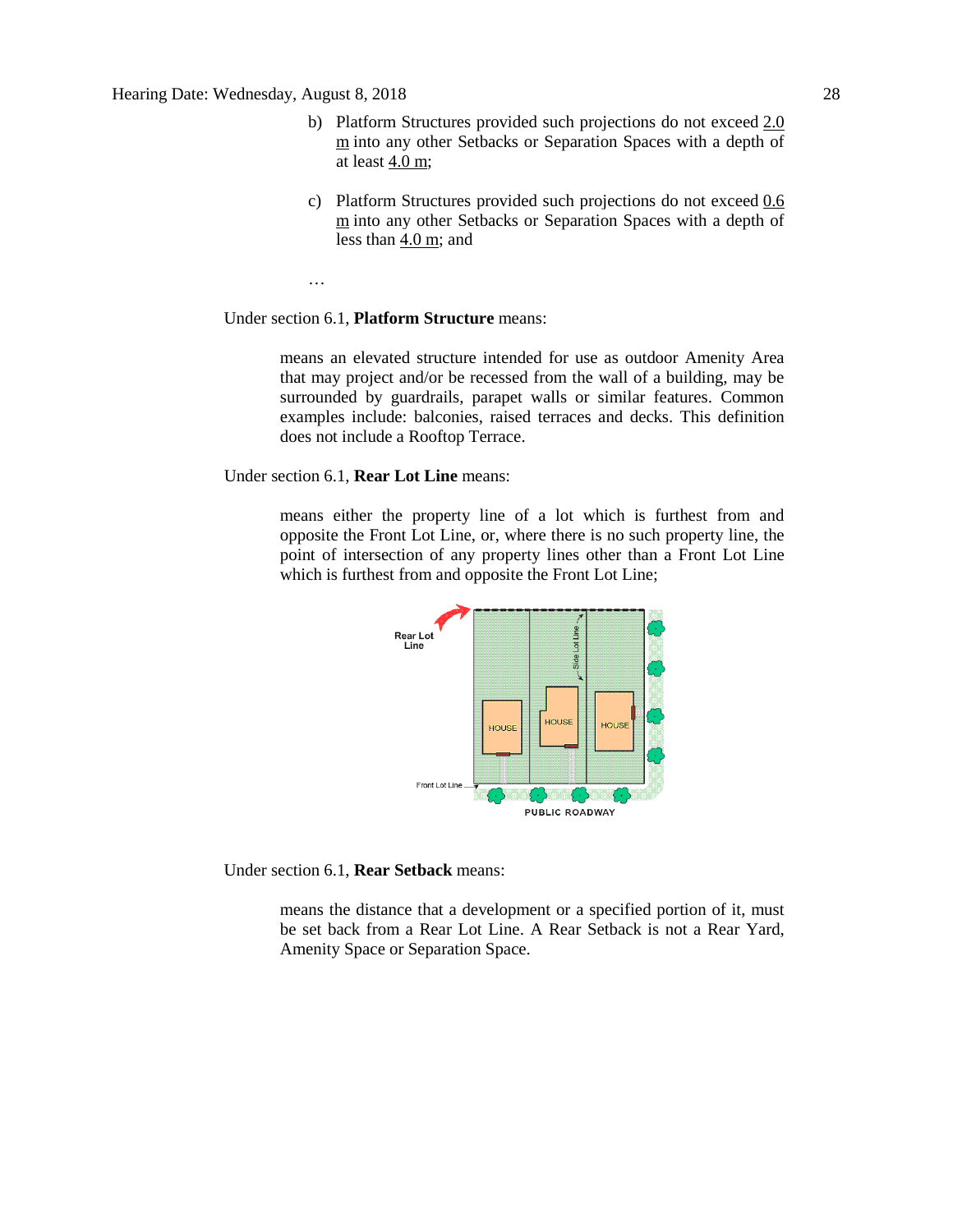

Under section 6.1, **Side Lot Line** means:



the property line of a lot other than a Front Lot Line or Rear Lot Line;

Under section 6.1, **Side Setback** means:

means the distance that a development or a specified portion of it, must be set back from a Side Lot Line. A Side Setback is not a Side Yard, Amenity Space or Separation Space.

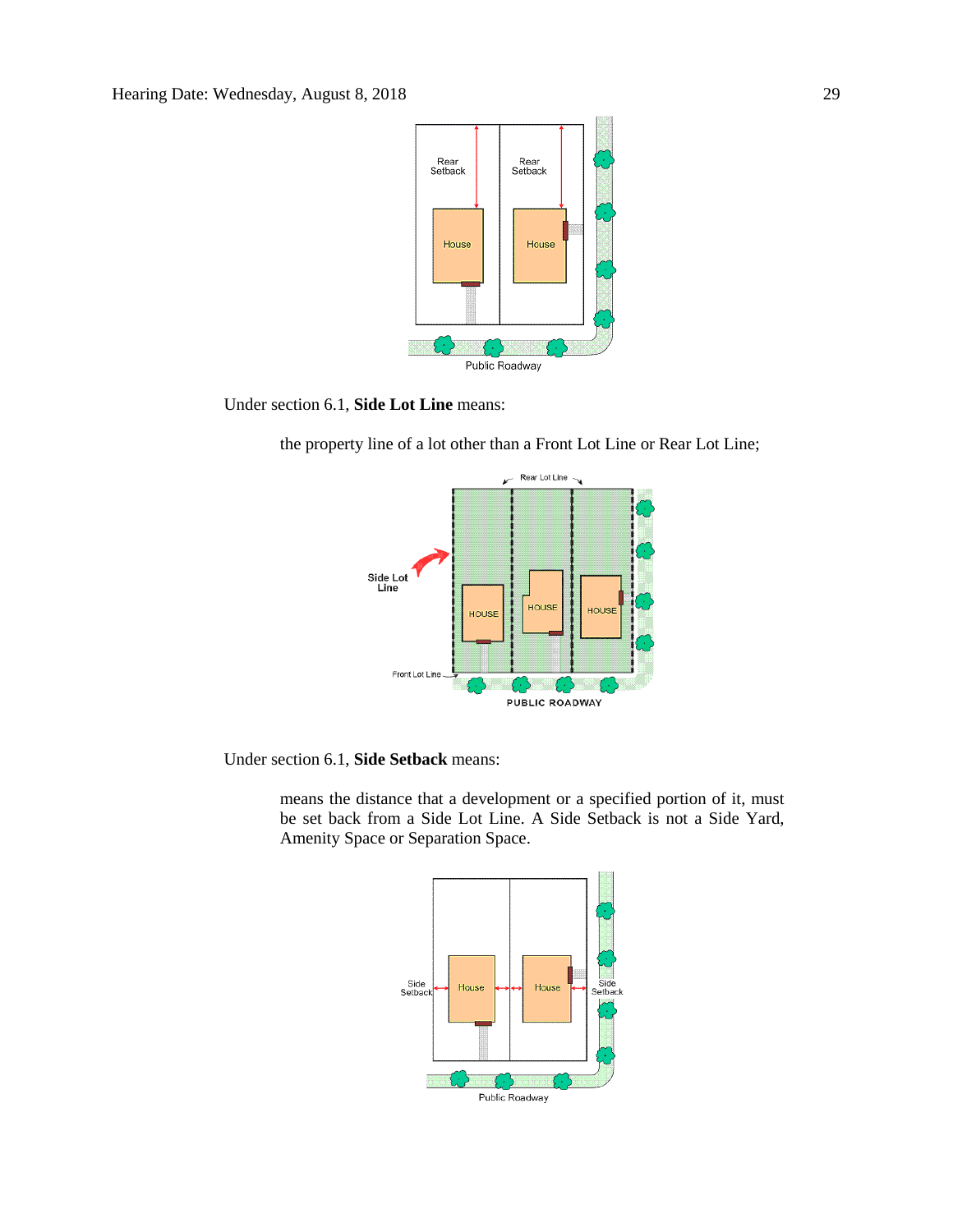#### **Development Officer's Determination**

**1. Projection - The distance from a 1.5 m long portion of the side uncovered deck to the property line shared with 974 Hollingsworth Bend (side lot line) is 0 m, instead of 0.6 m (Section 44.3.c).** [unedited]

**2. Projection - The distance from the rear uncovered deck to the property line shared with 721 Hollingsworth Green NW is 2.3 m, instead of 5.5 m (Section 44.3.b).** [unedited]

*Fences, Walls, Gates, and Privacy Screening in Residential Zones* 

Section 49.1(d) states:

On an Interior Site, the Height of a Fence, wall, or gate shall not exceed:

- i. 1.2 m for the portion of the Fence, wall, or gate constructed in the Front Yard, and
- ii. 1.85 m in all other Yards.

Section 49.2(c) states:

Privacy Screening, excluding vegetative screening, constructed on a Platform Structure located within a Front Yard, required Side Setback or within 2.5 m of a Rear Lot Line shall not exceed 1.2 m in Height, and 1.85 m in Height in all other Yards, when measured from the surface of a Platform Structure.

Under section 6.1, **Fence** means "a structure constructed at ground level, used to prevent or restrict passage, provide visual screening, noise attenuation, Landscaping, or to mark a boundary."

Under section 6.1, **Privacy Screening** means:

a feature that obscures direct and otherwise unimpeded sightlines. Common examples include: vegetative screening, such as shrubs and trees, lattice, masonry or wooden walls, parapet walls, translucent glass or any combination of these or like features. Privacy Screening does not include a balustrade railing or similar railing system.

#### **Development Officer's Determination**

**3. Fence - A 2.08 m tall gate is located in the side yard beside 974 Hollingsworth Bend (Section 49.1.d.ii).** [unedited]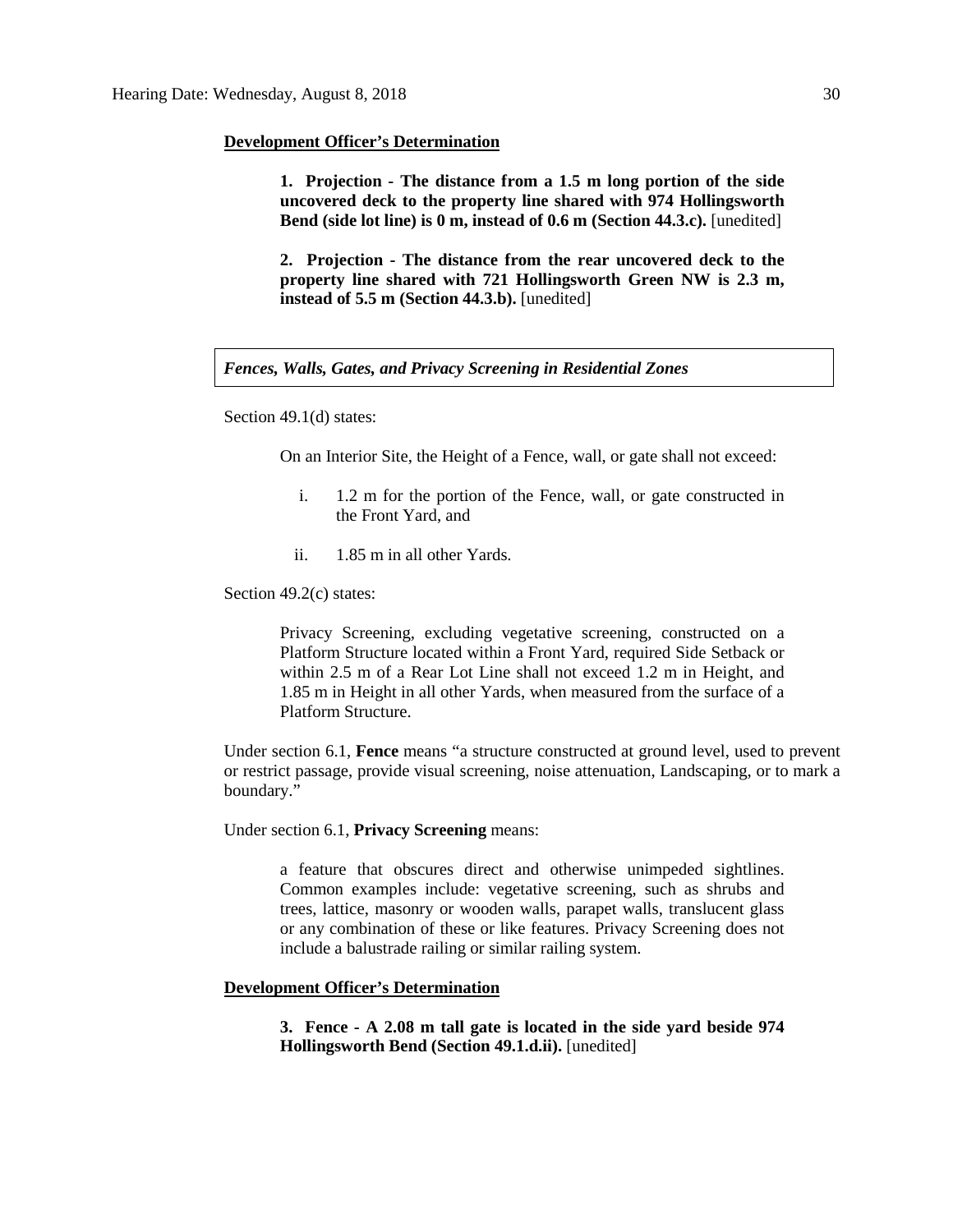**4. Privacy Screen - The Privacy Screen constructed on the rear uncovered deck which is 0.6 m from 974 Hollingsworth Bend is 1.82 m when measured from the deck's surface, instead of 1.2 m (Section 49.2.c).** [unedited]

**5. Privacy Screen - The Privacy Screen constructed on the rear uncovered deck which is within 2.5 m of 721 Hollingsworth Green is 1.82 m tall when measured from the deck's surface, instead of 1.2 m (Section 49.2.c).** [unedited]

*Accessory Buildings in Residential Zones*

Section 50.3(5)(b) states:

- a. …
- b. an Accessory building or structure shall be located not less than  $0.9$ [m](javascript:void(0);) from the interior Side Lot Line, [...]
- c. …
- d. an Accessory building or structure shall be located not less than [0.9](javascript:void(0);) m from a principal building and any other Accessory building or structure;
- …

### **Development Officer's Determination**

**6. Accessory Building Setback - The pergola is 0.6 m from the property line shared with 974 Hollingsworth Bend (side lot line), instead of 0.9 m (Section 50.3.5.b).** [unedited]

**7. Accessory Building Setback - The pergola is 0.5 m from the house instead of 0.9 m (Section 50.3.5.c).** [unedited]

*Previous Subdivision and Development Appeal Board Decisions*

| <b>Application Number</b> | Description                  | <b>Decision</b>                                         |
|---------------------------|------------------------------|---------------------------------------------------------|
| SDAB-D-16-265             |                              | To construct a side, rear   November 3, 2016; The Board |
|                           |                              | and front uncovered deck does not assume jurisdiction.  |
|                           | (rear deck is irregular      |                                                         |
|                           | shape, 9.5 m x 6.7 m,        |                                                         |
|                           | attached front and side deck |                                                         |
|                           | is irregular shape, 18.5 m   |                                                         |
|                           | long) with a maximum         |                                                         |
|                           | Height of 1.2 m, with        |                                                         |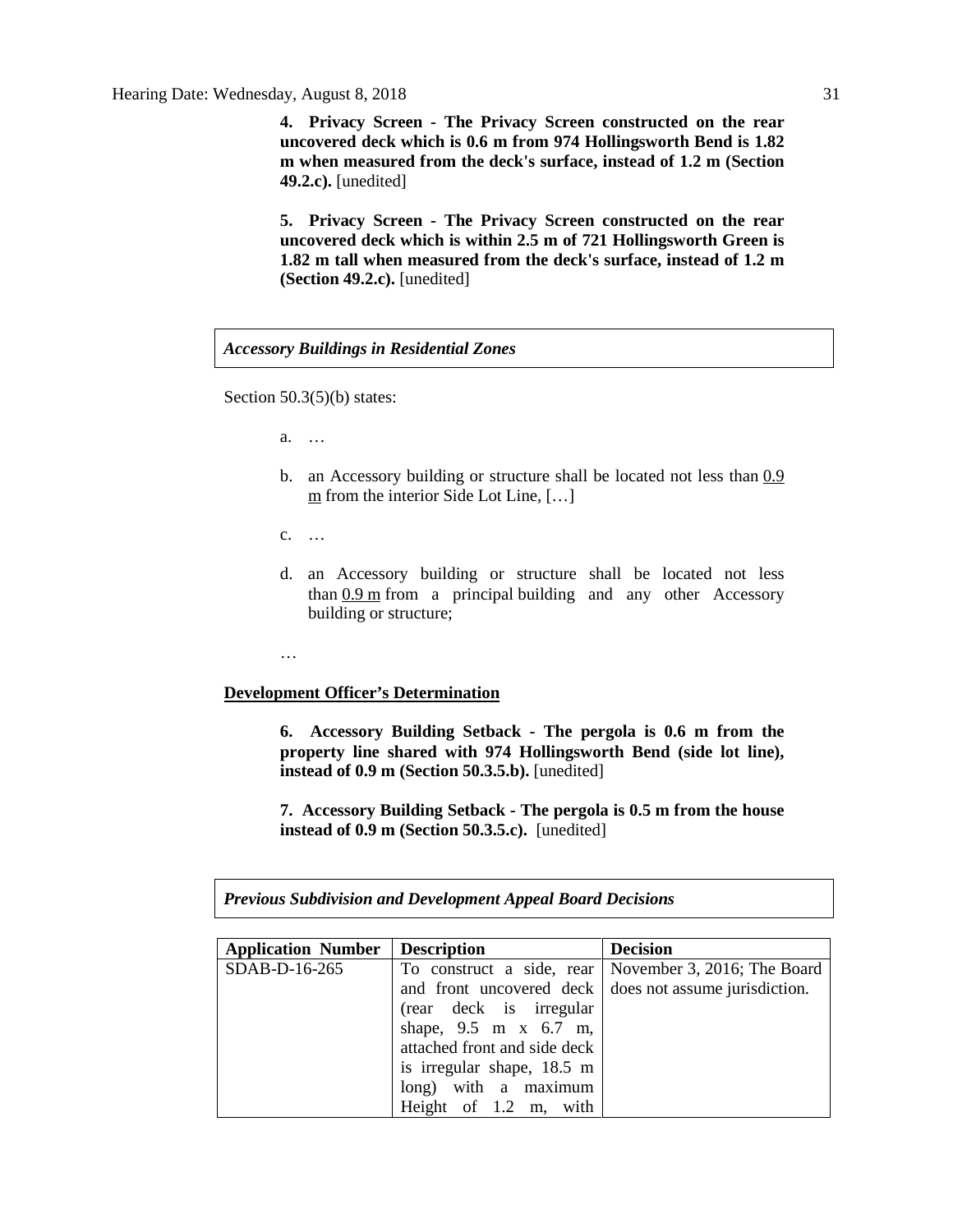|               | Privacy Screening (1.8 m<br>tall above the deck floor),<br>pergola (Pergola is irregular<br>shape, $5.9 \text{ m} \times 3.1 \text{ m}$ ) and<br>overheight gate in the west<br>side yard, and to install a<br>Hot Tub, existing without<br>permits. |                                                                                                                              |
|---------------|------------------------------------------------------------------------------------------------------------------------------------------------------------------------------------------------------------------------------------------------------|------------------------------------------------------------------------------------------------------------------------------|
| SDAB-D-13-312 | To construct an uncovered<br>deck with attached pergola<br>(irregular shape, maximum<br>6.70m x 14.17m $@$ 1.22m<br>in height) and to install a<br>Hot Tub, existing without<br>permits / constructed right<br>up to property line.                  | December 19, 2013; that the<br>appeal be DENIED and the<br>decision of refusal by the<br>Development Authority<br>CONFIRMED. |

# Notice to Applicant/Appellant

Provincial legislation requires that the Subdivision and Development Appeal Board issue its official decision in writing within fifteen days of the conclusion of the hearing.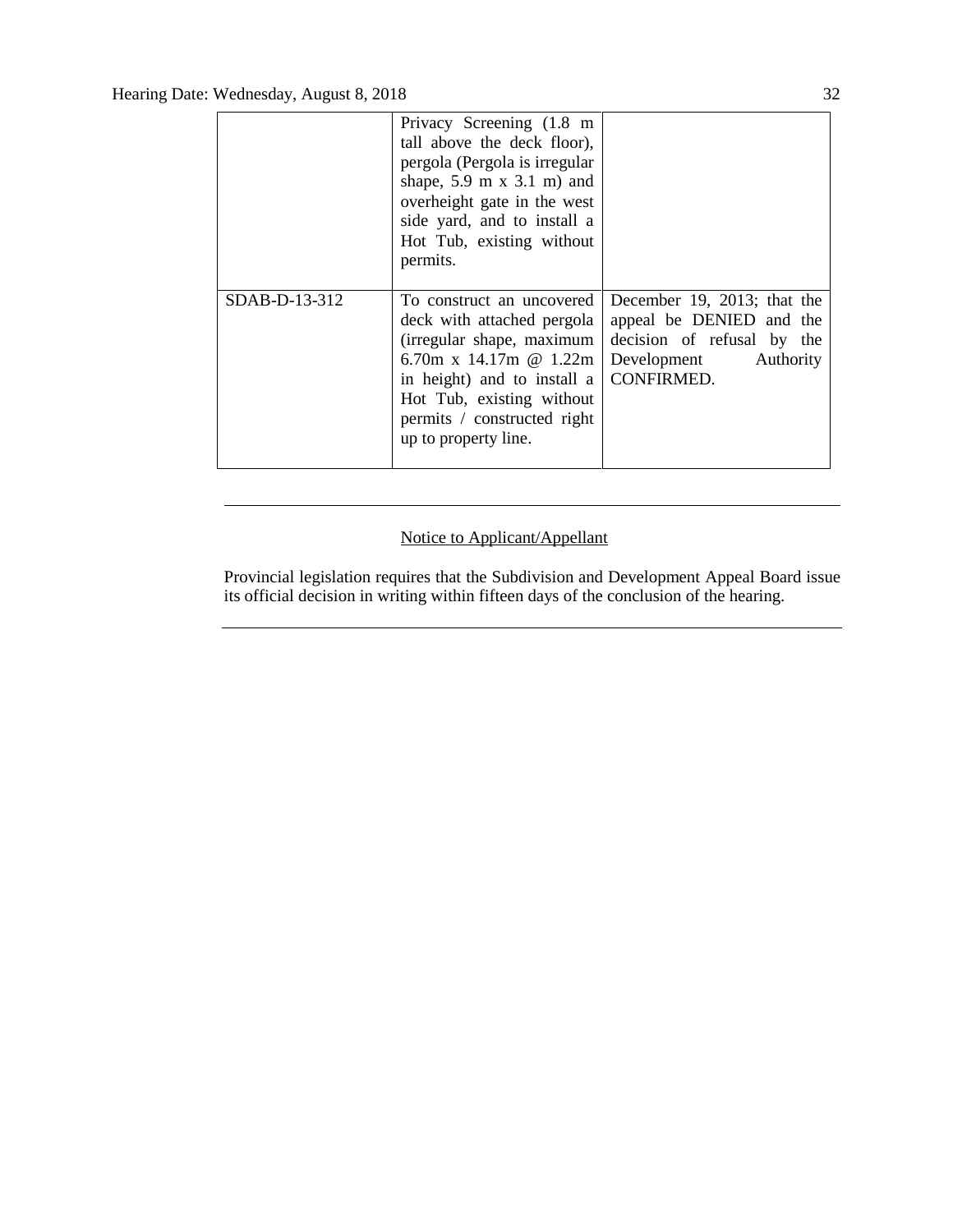| <b><i><u><u><b>M</b>onton</u></u></i></b>                                                     | Project Number: 142981618-005<br><b>Application Date:</b><br>FEB 27, 2018<br>July 16, 2018 at 10:12 AM<br>Printed:<br>Page:<br>1 of 3                                                                                                                                                                                                                                                                                      |  |  |  |  |  |
|-----------------------------------------------------------------------------------------------|----------------------------------------------------------------------------------------------------------------------------------------------------------------------------------------------------------------------------------------------------------------------------------------------------------------------------------------------------------------------------------------------------------------------------|--|--|--|--|--|
| <b>Minor Development Permit</b>                                                               |                                                                                                                                                                                                                                                                                                                                                                                                                            |  |  |  |  |  |
| the limitations and conditions of this permit, of the Edmonton Zoning Bylaw 12800 as amended. | This document is a record of a Development Permit application, and a record of the decision for the undertaking described below, subject to                                                                                                                                                                                                                                                                                |  |  |  |  |  |
| Applicant                                                                                     | Property Address(es) and Legal Description(s)                                                                                                                                                                                                                                                                                                                                                                              |  |  |  |  |  |
|                                                                                               | 976 - HOLLINGSWORTH BEND NW                                                                                                                                                                                                                                                                                                                                                                                                |  |  |  |  |  |
|                                                                                               | Plan 0223933 Blk 162 Lot 1                                                                                                                                                                                                                                                                                                                                                                                                 |  |  |  |  |  |
|                                                                                               |                                                                                                                                                                                                                                                                                                                                                                                                                            |  |  |  |  |  |
| <b>Scope of Permit</b>                                                                        |                                                                                                                                                                                                                                                                                                                                                                                                                            |  |  |  |  |  |
| permits.                                                                                      | To construct a side, rear and front uncovered deck (rear deck is irregular shape, 9.5 m x 6.7 m, attached front and side deck is irregular<br>shape, 18.5 m long) with a maximum Height of 1.2 m above the ground, with Privacy Screening (1.82 m tall above the deck floor),<br>pergola (Pergola is irregular shape, 5.9 m x 3.1 m) and overheight gate in the west side yard, and to install a Hot Tub, existing without |  |  |  |  |  |
| <b>Permit Details</b>                                                                         |                                                                                                                                                                                                                                                                                                                                                                                                                            |  |  |  |  |  |
| # of Dwelling Units Add/Remove:                                                               | Class of Permit: Class B                                                                                                                                                                                                                                                                                                                                                                                                   |  |  |  |  |  |
| Client File Reference Number:                                                                 | Lot Grading Needed?:                                                                                                                                                                                                                                                                                                                                                                                                       |  |  |  |  |  |
| Minor Dev. Application Fee: Exterior Alterations (Res.)                                       | New Sewer Service Required: N/A                                                                                                                                                                                                                                                                                                                                                                                            |  |  |  |  |  |
| Secondary Suite Included ?: N                                                                 | Stat. Plan Overlay/Annex Area:                                                                                                                                                                                                                                                                                                                                                                                             |  |  |  |  |  |
| I/We certify that the above noted details are correct.                                        |                                                                                                                                                                                                                                                                                                                                                                                                                            |  |  |  |  |  |
| Applicant signature:                                                                          |                                                                                                                                                                                                                                                                                                                                                                                                                            |  |  |  |  |  |
| <b>Development Permit Decision</b>                                                            |                                                                                                                                                                                                                                                                                                                                                                                                                            |  |  |  |  |  |
| Approved                                                                                      |                                                                                                                                                                                                                                                                                                                                                                                                                            |  |  |  |  |  |
| Issue Date: Jun 25, 2018 Development Authority: LIANG, BENNY                                  |                                                                                                                                                                                                                                                                                                                                                                                                                            |  |  |  |  |  |
|                                                                                               |                                                                                                                                                                                                                                                                                                                                                                                                                            |  |  |  |  |  |
|                                                                                               |                                                                                                                                                                                                                                                                                                                                                                                                                            |  |  |  |  |  |
|                                                                                               |                                                                                                                                                                                                                                                                                                                                                                                                                            |  |  |  |  |  |
|                                                                                               |                                                                                                                                                                                                                                                                                                                                                                                                                            |  |  |  |  |  |
|                                                                                               |                                                                                                                                                                                                                                                                                                                                                                                                                            |  |  |  |  |  |
|                                                                                               |                                                                                                                                                                                                                                                                                                                                                                                                                            |  |  |  |  |  |
|                                                                                               |                                                                                                                                                                                                                                                                                                                                                                                                                            |  |  |  |  |  |
|                                                                                               |                                                                                                                                                                                                                                                                                                                                                                                                                            |  |  |  |  |  |
|                                                                                               |                                                                                                                                                                                                                                                                                                                                                                                                                            |  |  |  |  |  |
|                                                                                               |                                                                                                                                                                                                                                                                                                                                                                                                                            |  |  |  |  |  |
|                                                                                               |                                                                                                                                                                                                                                                                                                                                                                                                                            |  |  |  |  |  |
|                                                                                               |                                                                                                                                                                                                                                                                                                                                                                                                                            |  |  |  |  |  |
|                                                                                               |                                                                                                                                                                                                                                                                                                                                                                                                                            |  |  |  |  |  |
|                                                                                               |                                                                                                                                                                                                                                                                                                                                                                                                                            |  |  |  |  |  |
|                                                                                               |                                                                                                                                                                                                                                                                                                                                                                                                                            |  |  |  |  |  |
|                                                                                               |                                                                                                                                                                                                                                                                                                                                                                                                                            |  |  |  |  |  |
|                                                                                               |                                                                                                                                                                                                                                                                                                                                                                                                                            |  |  |  |  |  |
|                                                                                               |                                                                                                                                                                                                                                                                                                                                                                                                                            |  |  |  |  |  |
|                                                                                               |                                                                                                                                                                                                                                                                                                                                                                                                                            |  |  |  |  |  |
|                                                                                               |                                                                                                                                                                                                                                                                                                                                                                                                                            |  |  |  |  |  |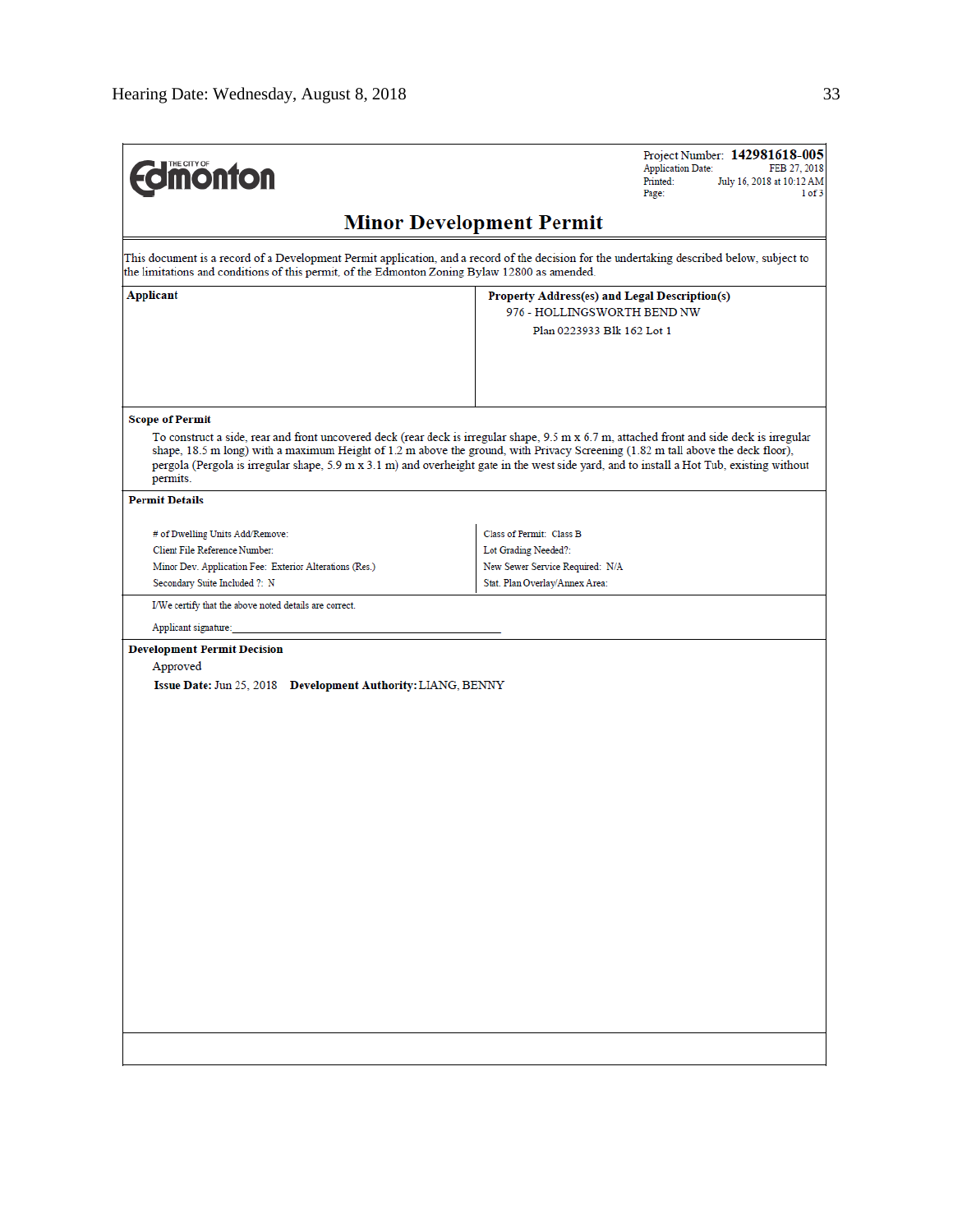| <b>MOnton</b>                                                                                                                                                                                                                                                     |                                                                                                              |                                            |                                  | Project Number: 142981618-005<br><b>Application Date:</b><br>FEB 27, 2018<br>July 16, 2018 at 10:12 AM<br>Printed:<br>$2$ of $3$<br>Page:                                                                                                                                                                                                                                                                                                                                                                                                                                                                                                               |  |
|-------------------------------------------------------------------------------------------------------------------------------------------------------------------------------------------------------------------------------------------------------------------|--------------------------------------------------------------------------------------------------------------|--------------------------------------------|----------------------------------|---------------------------------------------------------------------------------------------------------------------------------------------------------------------------------------------------------------------------------------------------------------------------------------------------------------------------------------------------------------------------------------------------------------------------------------------------------------------------------------------------------------------------------------------------------------------------------------------------------------------------------------------------------|--|
|                                                                                                                                                                                                                                                                   |                                                                                                              | <b>Minor Development Permit</b>            |                                  |                                                                                                                                                                                                                                                                                                                                                                                                                                                                                                                                                                                                                                                         |  |
| <b>Subject to the Following Conditions</b><br>included in this approval.                                                                                                                                                                                          |                                                                                                              |                                            |                                  | 1. This Development Permit ONLY authorizes the construction of a side, rear and front uncovered deck (rear deck is irregular<br>shape, 9.5 m x 6.7 m, attached front and side deck is irregular shape, 18.5 m long) with a maximum Height of 1.2 m above the<br>ground, with Privacy Screening (1.82 m tall above the deck floor), pergola (Pergola is irregular shape, 5.9 m x 3.1 m) and<br>overheight gate in the west side yard, and to install a Hot Tub, that is existing without permits. The development shall be<br>constructed in accordance with the stamped and approved drawings. All other structures shown on the approved plans are not |  |
| surrounding development (Section 57.2.1).                                                                                                                                                                                                                         |                                                                                                              |                                            |                                  | 2. The design and use of exterior finishing materials used on the deck and pergola shall be similar to, or better than, the standard of                                                                                                                                                                                                                                                                                                                                                                                                                                                                                                                 |  |
| 3. The deck shall not encroach onto neighbouring properties.                                                                                                                                                                                                      |                                                                                                              |                                            |                                  |                                                                                                                                                                                                                                                                                                                                                                                                                                                                                                                                                                                                                                                         |  |
| 4. The pergola shall not be enclosed with walls or a roof.                                                                                                                                                                                                        |                                                                                                              |                                            |                                  |                                                                                                                                                                                                                                                                                                                                                                                                                                                                                                                                                                                                                                                         |  |
| 5. The pergola shall not exceed 4.3 m in Height (Section 50.3.2).                                                                                                                                                                                                 |                                                                                                              |                                            |                                  |                                                                                                                                                                                                                                                                                                                                                                                                                                                                                                                                                                                                                                                         |  |
| 6. The pergola eaves shall be at least 0.6 m from the interior side lot line.                                                                                                                                                                                     |                                                                                                              |                                            |                                  |                                                                                                                                                                                                                                                                                                                                                                                                                                                                                                                                                                                                                                                         |  |
| <b>ADVISEMENT:</b>                                                                                                                                                                                                                                                |                                                                                                              |                                            |                                  |                                                                                                                                                                                                                                                                                                                                                                                                                                                                                                                                                                                                                                                         |  |
| street.                                                                                                                                                                                                                                                           |                                                                                                              |                                            |                                  | A. A sandbag should be placed on the east side of the Hot Tub under the deck to direct water to the west side of the lot, toward the                                                                                                                                                                                                                                                                                                                                                                                                                                                                                                                    |  |
| <b>Variances</b><br>1. Projection - The distance from a 1.5 m long portion of the side uncovered deck to the property line shared with 974<br>Hollingsworth Bend (side lot line) is 0 m, instead of 0.6 m (Section 44.3.c).<br>instead of 5.5 m (Section 44.3.b). |                                                                                                              |                                            |                                  | 2. Projection - The distance from the rear uncovered deck to the property line shared with 721 Hollingsworth Green NW is 2.3 m,                                                                                                                                                                                                                                                                                                                                                                                                                                                                                                                         |  |
|                                                                                                                                                                                                                                                                   | 3. Fence - A 2.08 m tall gate is located in the side yard beside 974 Hollingsworth Bend (Section 49.1.d.ii). |                                            |                                  |                                                                                                                                                                                                                                                                                                                                                                                                                                                                                                                                                                                                                                                         |  |
| 1.82 m when measured from the deck's surface, instead of 1.2 m (Section 49.2.c).                                                                                                                                                                                  |                                                                                                              |                                            |                                  | 4. Privacy Screen - The Privacy Screen constructed on the rear uncovered deck which is 0.6 m from 974 Hollnigsworth Bend is                                                                                                                                                                                                                                                                                                                                                                                                                                                                                                                             |  |
| is 1.82 m tall when measured from the deck's surface, instead of 1.2 m (Section 49.2.c).                                                                                                                                                                          |                                                                                                              |                                            |                                  | 5. Privacy Screen - The Privacy Screen constructed on the rear uncovered deck which is within 2.5 m of 721 Hollingsworth Green                                                                                                                                                                                                                                                                                                                                                                                                                                                                                                                          |  |
| instead of 0.9 m (Section 50.3.5.b).                                                                                                                                                                                                                              |                                                                                                              |                                            |                                  | 6. Accessory Building Setback - The pergola is 0.6 m from the property line shared with 974 Hollingsworth Bend (side lot line),                                                                                                                                                                                                                                                                                                                                                                                                                                                                                                                         |  |
| 7. Accessory Building Setback - The pergola is 0.5 m from the house instead of 0.9 m (Section 50.3.5.c).                                                                                                                                                          |                                                                                                              |                                            |                                  |                                                                                                                                                                                                                                                                                                                                                                                                                                                                                                                                                                                                                                                         |  |
| <b>Rights of Appeal</b><br>Amendment Act.                                                                                                                                                                                                                         |                                                                                                              |                                            |                                  | This approval is subject to the right of appeal as outlined in Chapter 24, Section 683 through 689 of the Municipal Government                                                                                                                                                                                                                                                                                                                                                                                                                                                                                                                          |  |
| <b>Notice Period Begins: Jul 03, 2018</b>                                                                                                                                                                                                                         |                                                                                                              | <b>Ends: Jul 24, 2018</b>                  |                                  |                                                                                                                                                                                                                                                                                                                                                                                                                                                                                                                                                                                                                                                         |  |
| Fees                                                                                                                                                                                                                                                              |                                                                                                              |                                            |                                  |                                                                                                                                                                                                                                                                                                                                                                                                                                                                                                                                                                                                                                                         |  |
| Existing Without Permit Penalty Fee<br>Dev. Application Fee                                                                                                                                                                                                       | <b>Fee Amount</b><br>\$170.00<br>\$170.00                                                                    | <b>Amount Paid</b><br>\$170.00<br>\$170.00 | Receipt#<br>04820779<br>04820779 | <b>Date Paid</b><br>Feb 27, 2018<br>Feb 27, 2018                                                                                                                                                                                                                                                                                                                                                                                                                                                                                                                                                                                                        |  |
|                                                                                                                                                                                                                                                                   |                                                                                                              |                                            |                                  |                                                                                                                                                                                                                                                                                                                                                                                                                                                                                                                                                                                                                                                         |  |
|                                                                                                                                                                                                                                                                   |                                                                                                              |                                            |                                  |                                                                                                                                                                                                                                                                                                                                                                                                                                                                                                                                                                                                                                                         |  |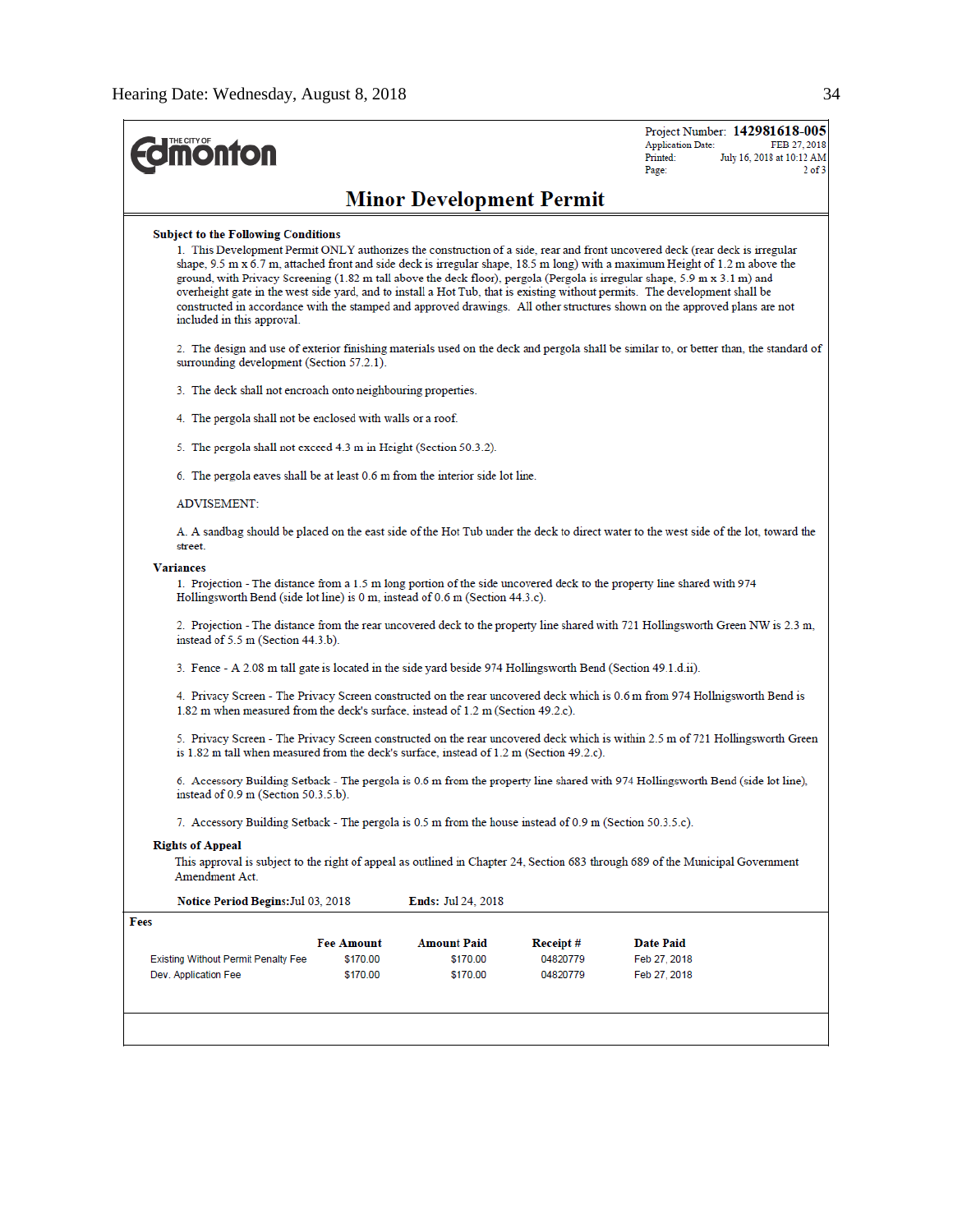| <b>dimonton</b>                                |                                 |                    |          | Project Number: 142981618-005<br>Application Date:<br>FEB 27, 2018<br>Printed:<br>July 16, 2018 at 10:12 AM<br>$3$ of $3$<br>Page: |
|------------------------------------------------|---------------------------------|--------------------|----------|------------------------------------------------------------------------------------------------------------------------------------|
|                                                | <b>Minor Development Permit</b> |                    |          |                                                                                                                                    |
| Fees                                           | <b>Fee Amount</b>               | <b>Amount Paid</b> | Receipt# | <b>Date Paid</b>                                                                                                                   |
| Total GST Amount:<br><b>Totals for Permit:</b> | \$0.00<br>\$340.00              | \$340.00           |          |                                                                                                                                    |
|                                                |                                 |                    |          |                                                                                                                                    |
|                                                |                                 |                    |          |                                                                                                                                    |
|                                                |                                 |                    |          |                                                                                                                                    |
|                                                |                                 |                    |          |                                                                                                                                    |
|                                                |                                 |                    |          |                                                                                                                                    |
|                                                |                                 |                    |          |                                                                                                                                    |
|                                                |                                 |                    |          |                                                                                                                                    |
|                                                |                                 |                    |          |                                                                                                                                    |
|                                                |                                 |                    |          |                                                                                                                                    |
|                                                |                                 |                    |          |                                                                                                                                    |
|                                                |                                 |                    |          |                                                                                                                                    |
|                                                |                                 |                    |          |                                                                                                                                    |
|                                                |                                 |                    |          |                                                                                                                                    |
|                                                |                                 |                    |          |                                                                                                                                    |
|                                                |                                 |                    |          |                                                                                                                                    |
|                                                |                                 |                    |          |                                                                                                                                    |